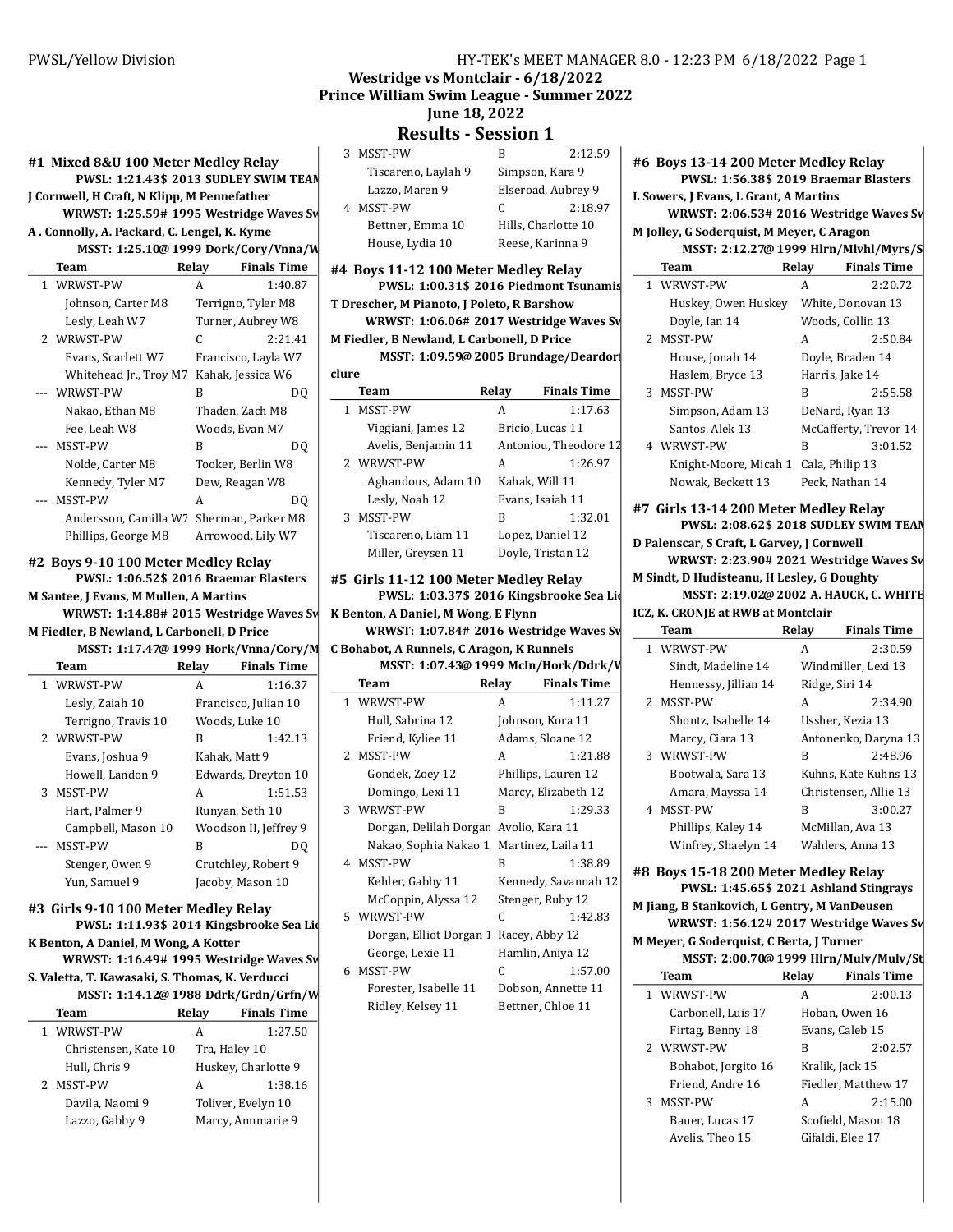## (#8 Boys 15-18 200 Meter Medley Relay)

| 4 MSST-PW          | R                  | 2.42.22 |
|--------------------|--------------------|---------|
| Tiscareno, Luca 15 | Morris, Ethan 16   |         |
| Harris, Jude 16    | Andersson, Josh 15 |         |

#### #9 Girls 15-18 200 Meter Medley Relay PWSL: 2:01.27\$ 2019 Bridlewaves

S Yowell, G Johnson, E Quinn, S Walker

WRWST:  $2:16.84$ # 2022 Westridge Waves Sv

| R Roberts, D Hudisteanu, B Worth, H Lesly |  |
|-------------------------------------------|--|
| MSST: 2:12.64@ 1999 Wthr/Clrksn/Cox/S     |  |

| M331: 2:12.04 U 1999 WHII / CH RSII/ COX/ 3 |       |                      |
|---------------------------------------------|-------|----------------------|
| Team                                        | Relay | <b>Finals Time</b>   |
| 1 WRWST-PW                                  | A     | 2:21.22              |
| Roberts, Ryan 16                            |       | Hudisteanu, Diana 15 |
| Lesly, Hannah 15                            |       | Worth, Brookie Worth |
| 2 WRWST-PW                                  | В     | 2:30.56              |
| Sindt, Caitlin 17                           |       | Tivnan, Riley 17     |
| Silvestri, Mia 17                           |       | Kralik, Sophia 18    |
| 3 MSST-PW                                   | А     | 2:40.38              |
| Ibarra, Conchita 18                         |       | Scherer, Kaylie 15   |
| Marcy, Alacoque 16                          |       | DeNard, Riley 15     |
| 4 WRWST-PW                                  | C     | 3:09.22              |
| Evans, Erin 15                              |       | Doyle, Maddie 17     |
| Nixon, Leigha 17                            |       | Reis, Kailee 18      |
|                                             |       |                      |

## #10 Boys 8&U 25 Meter Free

|    | <b>PWSL:</b>        |             | 15.55\$ 2016 Ryan Maynard    |       |
|----|---------------------|-------------|------------------------------|-------|
|    | <b>WRWST:</b>       |             | 16.69# 2010 Mitchell Mever   |       |
|    | <b>MSST:</b>        |             | 17.12@ 1986 H Stair 07/12/86 |       |
|    | Name                | Age         | <b>Team</b> Finals Time      |       |
| 1  | Terrigno, Tyler     | 8           | WRWST-P                      | 19.66 |
| 2  | Sherman, Parker     | 8           | MSST-PW                      | 22.01 |
| 3  | Phillips, George    | 8           | MSST-PW                      | 22.21 |
| 4  | Whitehead Jr., Troy | $7^{\circ}$ | WRWST-P                      | 22.56 |
| 5  | Nakao, Ethan        | 8           | WRWST-P                      | 24.65 |
| 6  | Post, Tyler         | 8           | MSST-PW                      | 26.70 |
| 7  | Woods, Evan         | 7           | WRWST-P                      | 27.47 |
| 8  | Kennedy, Tyler      | 7           | MSST-PW                      | 28.10 |
| 9  | Kehler, Jordan      | 8           | MSST-PW                      | 28.52 |
| 10 | Savage, Mason       | 8           | WRWST-P                      | 30.27 |
| 11 | Nolde, Carter       | 8           | MSST-PW                      | 30.62 |
| 12 | Thaden, Zach        | 8           | WRWST-P                      | 31.83 |
| 13 | Terrigno, Tucker    | 5           | WRWST-P                      | 32.28 |
| 14 | Finn, Desmond       | 7           | WRWST-P                      | 32.45 |
| 15 | MacDonald, Edwin    | 7           | WRWST-P                      | 32.84 |
| 16 | Oleksy, Thomas      | 8           | MSST-PW                      | 33.84 |
| 17 | Tompkins, Alex      | 8           | WRWST-P                      | 35.37 |
| 18 | Nalls, Ziggy        | 8           | WRWST-P                      | 36.26 |
| 19 | Harshbarger, Isaac  | 8           | WRWST-P                      | 36.58 |
| 20 | Dunaway, Jack       | 8           | MSST-PW                      | 37.63 |
| 21 | Nolde, Miles        | 6           | MSST-PW                      | 37.76 |
| 22 | Reis, Andrew        | 7           | WRWST-P                      | 42.01 |
| 23 | Pugh, Rowan Pugh    | 7           | WRWST-P                      | 44.87 |
| 24 | Woodson, Thomas     | 5           | MSST-PW                      | 46.07 |
| 25 | Smith, Luke         | 7           | MSST-PW                      | 46.76 |

26 Crutchley, Andrew 7 MSST-PW 49.95

| 111 - 1 EK 5 MEET MARAGER 0.0 - 1               |
|-------------------------------------------------|
| Westridge vs Montclair - 6/18/2022              |
| <b>Prince William Swim League - Summer 2022</b> |
| <b>June 18, 2022</b>                            |

## Results - Session 1

|    | #11 Girls 8&U 25 Meter Free             |                |                                  |         | $1^{\circ}$<br>2 |
|----|-----------------------------------------|----------------|----------------------------------|---------|------------------|
|    | 16.56\$ 2014 Lori Anne Madison<br>PWSL: |                |                                  |         |                  |
|    | <b>WRWST:</b>                           |                | 16.90# 2004 Taylor Vincent       |         | 2                |
|    | MSST:                                   |                | 17.44@ 2014 Caila Sullivan 07/19 |         | 2                |
|    | Name                                    |                | Age Team Finals Time             |         | #1               |
| 1  | Francisco, Layla                        | 7              | WRWST-P'                         | 25.81   |                  |
| 2  | Turner, Aubrey                          | 8              | WRWST-P                          | 27.12   |                  |
| 3  | Librato, Olivia                         | 8              | MSST-PW                          | 28.45   |                  |
| 4  | Steele, Annora Steele                   | 7              | WRWST-P                          | 28.52   |                  |
| 5  | Arrowood, Lily                          | 7              | MSST-PW                          | 28.82   |                  |
| 6  | Andersson, Camilla                      | 7              | MSST-PW                          | 29.02   |                  |
| 7  | Kahak, Jessica                          | 6              | WRWST-P                          | 29.52   |                  |
| 8  | Evans, Scarlett                         | 7              | WRWST-P                          | 29.64   |                  |
| 9  | Dorgan, Lenora                          | 8              | WRWST-P                          | 29.84   |                  |
| 10 | Thomson, Olivia                         | 7              | WRWST-P                          | 30.38   |                  |
| 11 | Dew, Reagan                             | 8              | MSST-PW                          | 31.71   |                  |
| 12 | Tooker, Berlin                          | 8              | MSST-PW                          | 34.82   |                  |
| 13 | Toth, Liv                               | 6              | MSST-PW                          | 35.71   |                  |
| 14 | Powers, Carter Jo (Cj                   | 6              | MSST-PW                          | 35.77   | $1\,$            |
| 15 | Gribschaw, Avery                        | 7              | MSST-PW                          | 36.09   | 1                |
| 16 | Herbin, Kinlee                          | $7^{\circ}$    | WRWST-P                          | 36.72   | $\mathbf{1}$     |
| 17 | Gray, Adeline                           | 6              | WRWST-P                          | 38.35   | $1\overline{ }$  |
|    | 18 Cala, Sophia                         | 7              | WRWST-P'                         | 38.59   | 1                |
|    | 19 Bain, Olivia                         | 8              | WRWST-P                          | 39.18   | 1                |
|    | 20 Yun, Karis                           | 8              | MSST-PW                          | 40.43   | $1\,$            |
| 21 | Friend, McKenzie                        | 5.             | WRWST-P                          | 40.44   | #1               |
| 22 | Turner, Autumn                          | 6              | WRWST-P                          | 45.19   |                  |
| 23 | White, Ava                              | 6              | WRWST-P                          | 47.00   |                  |
| 24 | Dagmawi, Delina                         | 8              | WRWST-P                          | 54.69   |                  |
| 25 | Smith, Abigail                          | 5              | MSST-PW                          | 54.81   |                  |
| 26 | Forester, Caroline                      | $\overline{7}$ | MSST-PW                          | 57.50   |                  |
|    | #12 Boys 9-10 50 Meter Free             |                |                                  |         |                  |
|    | <b>PWSL:</b>                            |                | 29.41\$ 2016 Michael Mullen      |         |                  |
|    | <b>WRWST:</b>                           |                | 32.37# 2012 Mitchell Meyer       |         |                  |
|    | MSST:                                   |                | 33.76@ 1988 H Stair 06/18/88     |         |                  |
|    | Name                                    | Age            | <b>Team</b> Finals Time          |         |                  |
|    | 1 Francisco, Julian                     | 10             | WRWST-P                          | 32.39   |                  |
| 2  | Howell, Landon                          | 9              | WRWST-P                          | 38.87   |                  |
| 3  | Herbin, Nick                            | 10             | WRWST-P'                         | 44.70   |                  |
| 4  | Tran, Michael                           | 9              | MSST-PW                          | 45.69   | $1\,$            |
| 5  | Evans, Joshua                           | 9              | WRWST-P'                         | 45.71   | 1                |
| 6  | Woodson II, Jeffrey                     | 9              | MSST-PW                          | 47.84   | $\mathbf{1}$     |
| 7  | Hart, Palmer                            | 9              | MSST-PW                          | 48.32   | $\mathbf{1}$     |
| 8  | Aghandous, Adam                         | 10             | WRWST-P'                         | 50.14   | 1                |
| 9  | Crutchley, Robert                       | 9              | MSST-PW                          | 50.78   | 1                |
| 10 | Finn, Tommy                             | 10             | WRWST-P'                         | 51.07   | #1               |
| 11 | Steele, Isaac                           | 9              | WRWST-P'                         | 51.21   |                  |
| 12 | Christian, Gabe                         | 9              | MSST-PW                          | 52.31   |                  |
| 13 | Campbell, Mason                         | 10             | MSST-PW                          | 52.83   |                  |
| 14 | Kahak, Matt                             | 9              | WRWST-P'                         | 57.33   |                  |
| 15 | Potter, Matthew                         | 10             | WRWST-P                          | 1:00.16 |                  |
| 16 | Acree, Owen                             | 10             | MSST-PW                          | 1:01.38 |                  |
| 17 | Gerhiser, Caleb                         | 9              | WRWST-P'                         | 1:01.89 |                  |
| 18 | Stenger, Owen                           | 9              | MSST-PW                          | 1:08.47 |                  |
|    |                                         |                |                                  |         |                  |

| 20                      | Jacoby, Mason                                 | 10  | MSST-PW                         | 1:14.81 |  |
|-------------------------|-----------------------------------------------|-----|---------------------------------|---------|--|
|                         | 21 Yun, Samuel                                | 9   | MSST-PW                         | 1:21.02 |  |
| 22                      | Eddie, Eli                                    | 9   | MSST-PW                         | 1:37.32 |  |
|                         | #13 Girls 9-10 50 Meter Free                  |     |                                 |         |  |
|                         | <b>PWSL:</b>                                  |     | 31.65\$ 2015 Jamie Cornwell     |         |  |
|                         | <b>WRWST:</b>                                 |     | 32.01# 2014 Aris Runnels        |         |  |
|                         | MSST:                                         |     | 32.48@ 1987 K Sullivan 06/20/8' |         |  |
|                         | Name                                          | Age | Team Finals Time                |         |  |
|                         | 1 Hull, Chris                                 | 9   | WRWST-P                         | 36.65   |  |
|                         | 2 Christensen, Kate                           |     | 10 WRWST-P                      | 42.63   |  |
| 3                       | Toliver, Evelyn                               | 10  | MSST-PW                         | 44.88   |  |
|                         | 4 Davila, Naomi                               | 9   | MSST-PW                         | 46.83   |  |
| 5                       | Huskey, Charlotte                             |     | 9 WRWST-P                       | 47.77   |  |
| 6                       | Simpson, Kara                                 | 9   | MSST-PW                         | 51.77   |  |
| 7                       | Lazzo, Gabby                                  | 9   | MSST-PW                         | 56.88   |  |
| 8                       | Lazzo, Maren                                  |     | 9 MSST-PW                       | 1:00.57 |  |
| 9                       | Reese, Karinna                                |     | 9 MSST-PW                       | 1:02.70 |  |
| 10                      | Tiscareno, Laylah                             |     | 9 MSST-PW                       | 1:04.96 |  |
|                         | 11 Newell, Reagan                             | 10  | WRWST-P                         | 1:05.40 |  |
|                         | 12 Bettner, Emma                              |     | 10 MSST-PW                      | 1:06.78 |  |
|                         | 13 Hills, Charlotte                           |     | 10 MSST-PW                      | 1:07.35 |  |
|                         | 14 Elseroad, Aubrey                           |     | 9 MSST-PW                       | 1:09.21 |  |
| 15                      | Baker, Quinn                                  |     | 9 MSST-PW                       | 1:24.81 |  |
| 16                      | Berryhill, Ellie                              | 9   | WRWST-P                         | 1:26.33 |  |
|                         | #14 Boys 11-12 50 Meter Free                  |     |                                 |         |  |
|                         | <b>PWSL:</b>                                  |     | 27.44\$ 2019 Matt Jensen        |         |  |
|                         | <b>WRWST:</b>                                 |     |                                 |         |  |
| 28.24# 2018 Grant Adams |                                               |     |                                 |         |  |
|                         | MSST: 30.68@ 2012 Danny Porter                |     |                                 |         |  |
|                         | Name                                          | Age | <b>Team</b> Finals Time         |         |  |
| $\mathbf{1}$            | Antoniou, Theodore                            |     | 12 MSST-PW                      | 36.52   |  |
|                         | 2 Viggiani, James                             |     | 12 MSST-PW                      | 37.66   |  |
| 3                       | Lopez, Daniel                                 |     | 12 MSST-PW                      | 37.88   |  |
|                         | 4 Kahak, Will                                 |     | 11 WRWST-P                      | 39.14   |  |
| 5                       | Knight-Moore, Micah 12 WRWST-P                |     |                                 | 40.46   |  |
| 6                       | Doyle, Tristan                                |     | 12 MSST-PW                      | 42.83   |  |
| 7                       | Tiscareno, Liam                               |     | 11 MSST-PW                      | 43.14   |  |
| 8                       | Evans, Isaiah                                 | 11  | WRWST-P                         | 43.28   |  |
| 9                       | House, Elijah                                 | 12  | MSST-PW                         | 43.32   |  |
| 10                      | Bricio, Lucas                                 | 11  | MSST-PW                         | 44.01   |  |
| 11                      | McCoppin, Rhys                                | 11  | MSST-PW                         | 44.71   |  |
| 12                      | Christian, Alex                               | 11  | MSST-PW                         | 53.20   |  |
| 13                      | Baker, Declan                                 | 11  | MSST-PW                         | 55.71   |  |
| 14                      | Gifaldi, Pace                                 | 12  | MSST-PW                         | 58.26   |  |
| 15                      | Eddie, Theo                                   | 12  | MSST-PW                         | 1:28.25 |  |
|                         |                                               |     |                                 |         |  |
|                         | #15 Girls 11-12 50 Meter Free<br><b>PWSL:</b> |     | 27.94\$ 2017 Jamie Cornwell     |         |  |
|                         | <b>WRWST:</b>                                 |     | 29.62# 2008 Taylor Vincent      |         |  |
|                         | MSST:                                         |     | 29.86@ 1985 Kim Stair 06/22/8!  |         |  |
|                         | Name                                          | Age | <b>Team</b> Finals Time         |         |  |
| 1                       | Friend, Kyliee                                | 11  | WRWST-P                         | 33.26   |  |

3 Adams, Sloane 12 WRWST-P 34.96

19 Loveless, Christopher 10 MSST-PW 1:09.64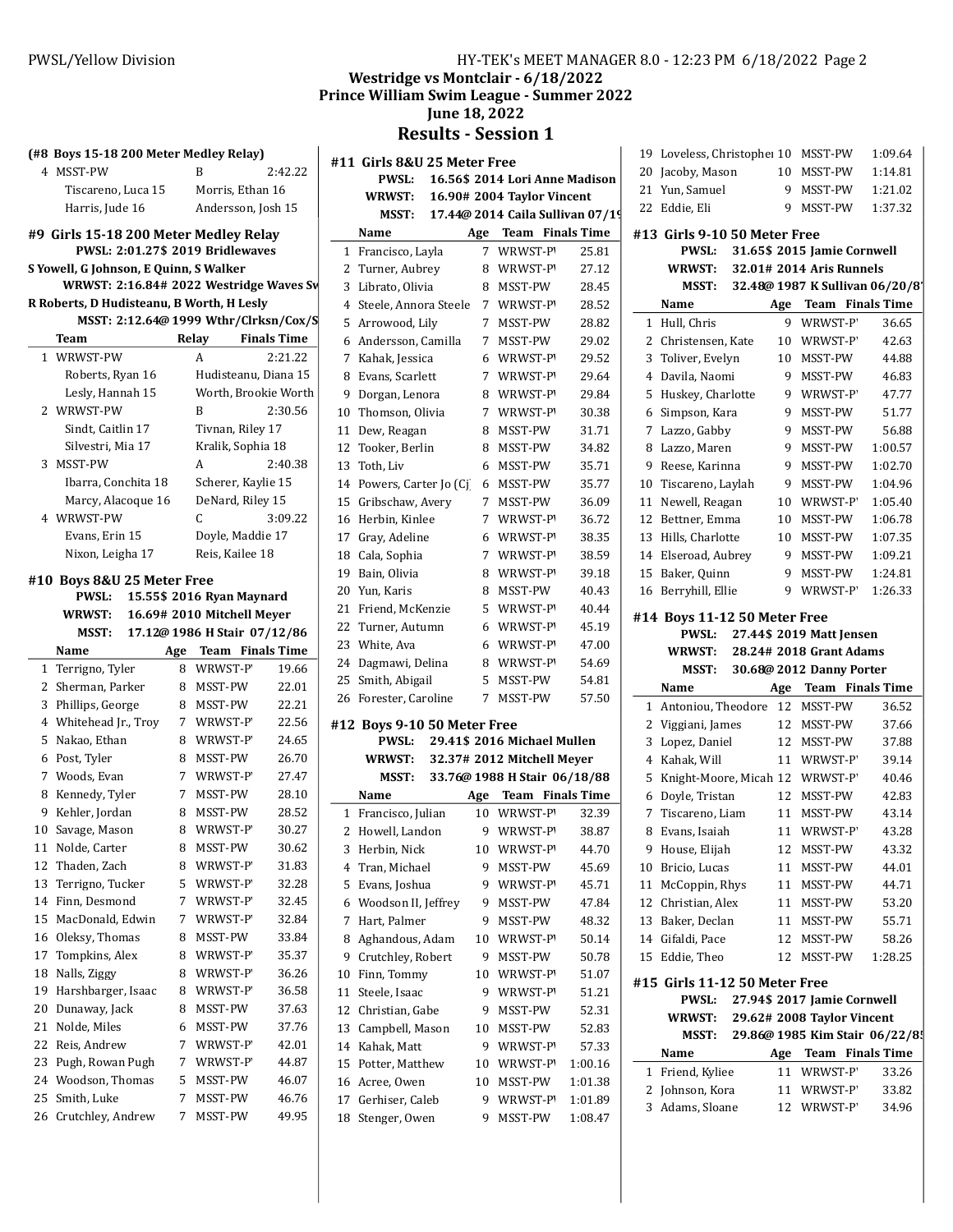## PWSL/Yellow Division **HY-TEK's MEET MANAGER 8.0 - 12:23 PM 6/18/2022** Page 3

Westridge vs Montclair - 6/18/2022

Prince William Swim League - Summer 2022

# June 18, 2022

Results - Session 1

|      | (#15 Girls 11-12 50 Meter Free)   |     |                                |         |
|------|-----------------------------------|-----|--------------------------------|---------|
|      | 4 Gondek, Zoey                    | 12  | MSST-PW                        | 35.89   |
| 5    | Stenger, Ruby                     | 12  | MSST-PW                        | 38.81   |
| 6    | McCoppin, Alyssa                  | 12  | MSST-PW                        | 40.26   |
| $*7$ | Nelson, Aliyah                    | 11  | WRWST-P                        | 41.53   |
| $*7$ | Domingo, Lexi                     | 11  | MSST-PW                        | 41.53   |
| 9    | Martinez, Laila                   | 11  | WRWST-P                        | 41.64   |
| 10   | George, Lexie                     | 11  | WRWST-P                        | 43.90   |
| 11   | Dobson, Annette                   | 11  | MSST-PW                        | 44.41   |
| 12   | Dorgan, Elliot Dorgar 11          |     | WRWST-P                        | 46.13   |
| 13   | Nakao, Sophia Nakao 11            |     | WRWST-P                        | 46.40   |
| 14   | Kehler, Gabby                     | 11  | MSST-PW                        | 49.75   |
| 15   | Hamlin, Aniya                     | 12  | WRWST-P                        | 50.41   |
| 16   | Bettner, Chloe                    | 11  | MSST-PW                        | 54.38   |
| 17   | Ridley, Kelsey                    | 11  | MSST-PW                        | 1:02.95 |
| 18   | Hills, Sofi                       | 11  | MSST-PW                        | 1:03.01 |
| 19   | Forester, Isabelle                | 11  | MSST-PW                        | 1:08.63 |
| 20   | Martinez, Kylie                   | 11  | MSST-PW                        | 1:19.93 |
|      |                                   |     |                                |         |
|      | #16 Boys 13-14 50 Meter Free      |     |                                |         |
|      | PWSL:                             |     | 25.16\$ 2021 Calum Oshea       |         |
|      | <b>WRWST:</b>                     |     | 25.96# 2016 Mitchell Meyer     |         |
|      | MSST:                             |     | 27.78@ 2022 Zach Alachnowicz   |         |
|      | Name                              |     | Age Team Finals Time           |         |
| 1    | White, Donovan                    | 13  | WRWST-P                        | 27.96   |
| 2    | House, Jonah                      | 14  | MSST-PW                        | 33.02   |
| 3    | Haslem, Bryce                     | 13  | MSST-PW                        | 33.33   |
| 4    | Doyle, Braden                     | 14  | MSST-PW                        | 34.19   |
| 5    | Nowak, Beckett                    | 13  | WRWST-P                        | 34.64   |
| 6    | Harris, Jake                      | 14  | MSST-PW                        | 34.77   |
| 7    | Peck, Nathan                      | 14  | WRWST-P                        | 41.40   |
| 8    | Simpson, Adam                     | 13  | MSST-PW                        | 41.82   |
| 9    | DeNard, Ryan                      | 13  | MSST-PW                        | 43.72   |
| 10   | Shepard, Bryan                    | 13  | MSST-PW                        | 52.08   |
|      |                                   |     |                                |         |
| 11   | Kehler, Logan                     | 13  | MSST-PW                        | 1:01.41 |
|      |                                   |     |                                |         |
|      | #17 Girls 13-14 50 Meter Free     |     |                                |         |
|      | PWSL:                             |     | 26.34\$ 2019 Camille Spink     |         |
|      | WRWST: 28.19# 2010 Taylor Vincent |     |                                |         |
|      | <b>MSST:</b>                      |     | 29.25@ 1985 Kim Stair 06/22/85 |         |
|      | Name                              | Age | <b>Team</b> Finals Time        |         |
| 1    | Ridge, Siri                       | 14  | WRWST-P                        | 32.56   |
| 2    | Sindt, Madeline                   | 14  | WRWST-P                        | 33.33   |
| 3    | Shontz, Isabelle                  | 14  | MSST-PW                        | 33.58   |
| 4    | Windmiller, Lexi                  | 13  | WRWST-P                        | 35.51   |
| 5    | Winfrey, Shaelyn                  | 14  | MSST-PW                        | 35.83   |
| 6    | Kahak, Allison                    | 13  | WRWST-P                        | 36.32   |
| 7    | Marcy, Ciara                      | 13  | MSST-PW                        | 36.45   |
| 8    | Gregory, Grace                    | 14  | MSST-PW                        | 36.57   |
| 9    | McMillan, Ava                     | 13  | MSST-PW                        | 37.12   |
| 10   | Christensen, Allie                | 13  | WRWST-P                        | 38.21   |
| 11   | Betts, Kourtney                   | 14  | WRWST-P                        | 38.97   |
| 12   | Phillips, Kaley                   | 14  | MSST-PW                        | 39.68   |
| 13   | Gifaldi, Luna                     | 14  | MSST-PW                        | 40.27   |

| 15  | Potter, Roni                                 |    | 14 WRWST-P'                            | 55.83   |   |
|-----|----------------------------------------------|----|----------------------------------------|---------|---|
| --- | Kuhn, Alexia                                 | 13 | WRWST-P'                               | X40.63  |   |
|     | #18 Boys 15-18 50 Meter Free<br><b>PWSL:</b> |    |                                        |         |   |
|     |                                              |    | 23.47\$ 2017 Sam Pomajevich            |         |   |
|     | WRWST:                                       |    | 24.60# 2019 Mitchell Meyer             |         | # |
|     |                                              |    | MSST: 25.34@ 2007 Joe Greiswn 7/28/0   |         |   |
|     | Name                                         |    | Age Team Finals Time                   |         |   |
| 1   | Hoban, Owen                                  | 16 | WRWST-P'                               | 25.46   |   |
| 2   | Friend, Andre                                |    | 16 WRWST-P'                            | 25.53   |   |
| 3   | Bohabot, Jorgito                             |    | 16 WRWST-P                             | 27.01   |   |
| 4   | Bauer, Lucas                                 |    | 17 MSST-PW                             | 28.19   |   |
| 5   | Tiscareno, Luca                              |    | 15 MSST-PW                             | 29.13   |   |
| 6   | Gifaldi, Elee                                | 17 | MSST-PW                                | 29.70   |   |
| 7   | Fiedler, Matthew                             | 17 | WRWST-P                                | 29.78   |   |
| 8   | Scofield, Mason                              | 18 | MSST-PW                                | 30.57   |   |
| 9   | Harris, Jude                                 | 16 | MSST-PW                                | 32.27   |   |
| 10  | Scofield, Mitchell                           | 15 | MSST-PW                                | 32.38   | # |
| 11  | Hill, Zachary                                | 15 | MSST-PW                                | 35.26   |   |
|     | 12 Gough, Peyton                             | 15 | MSST-PW                                | 35.33   |   |
| 13  | Morris, Ethan                                | 16 | MSST-PW                                | 35.47   |   |
|     | 14 Racey, Paul                               |    | 16 WRWST-P                             | 36.47   |   |
|     | 15 Andersson, Josh                           |    | 15 MSST-PW                             | 39.08   |   |
|     | 16 Kennon, Troy                              |    | 15 MSST-PW                             | 42.03   |   |
| 17  | Shepard, Benny                               |    | 15 MSST-PW                             | 47.14   |   |
|     | #19 Girls 15-18 50 Meter Free                |    |                                        |         |   |
|     | PWSL:                                        |    | 25.67\$ 2021 Camille Spink             |         |   |
|     | <b>WRWST:</b>                                |    | 28.12# 2012 Taylor Vincent             |         |   |
|     |                                              |    |                                        |         |   |
|     |                                              |    | MSST: 28.17@ 1986 Barbara Cox 06/21    |         |   |
|     | Name                                         |    | Age Team Finals Time                   |         | # |
| 1   | Lesly, Hannah                                |    | 15 WRWST-P'                            | 31.72   |   |
| 2   | DeNard, Riley                                |    | 15 MSST-PW                             | 32.19   |   |
| 3   | Hudisteanu, Diana                            |    | 15 WRWST-P                             | 33.19   |   |
| 4   | Alachnowicz, Carolee 16 MSST-PW              |    |                                        | 35.12   |   |
| 5   | Marcy, Alacoque                              |    | 16 MSST-PW                             | 35.50   |   |
| 6   | Doughty, Gwen                                |    | 15 WRWST-P                             | 35.66   |   |
| 7   | Runyan, Emily                                |    | 16 MSST-PW                             | 35.83   |   |
| 8   | Evans, Erin                                  | 15 | WRWST-P'                               | 36.38   |   |
| 9   | Nixon, Leigha                                | 17 | WRWST-P                                | 38.76   |   |
| 10  | Doyle, Maddie                                | 17 | WRWST-P'                               | 39.50   |   |
| 11  | Lloyd, Pepper                                | 15 | WRWST-P                                | 39.97   |   |
| 12  | Reis, Kailee                                 | 18 | WRWST-P'                               | 40.90   |   |
| 13  | McCoppin, Kelly                              | 15 | MSST-PW                                | 42.08   |   |
| 14  | Rich, Leah                                   | 16 | MSST-PW                                | 54.95   |   |
|     |                                              |    |                                        |         |   |
|     | #20 Boys 10&U 100 Meter IM                   |    | PWSL: 1:13.58\$ 2016 Michael Mullen    |         |   |
|     | WRWST: 1:20.14# 1999 Andrew MacGregor        |    |                                        |         | # |
|     |                                              |    | MSST: 1:21.50@ 1981 Matt Larkin 08/01/ |         |   |
|     | Name                                         |    | Age Team Finals Time                   |         |   |
| 1   | Terrigno, Travis                             | 10 | WRWST-P'                               | 1:38.57 |   |
| 2   | Lesly, Zaiah                                 | 10 | WRWST-P'                               | 1:46.02 |   |
| 3   | Woodson II, Jeffrey                          | 9  | MSST-PW                                | 2:12.34 |   |
| 4   | Evans, Joshua                                | 9  | WRWST-P'                               | 2:16.31 |   |
| 5   | Crutchley, Robert                            | 9  | MSST-PW                                | 2:19.50 |   |

|             | 6 Campbell, Mason                                                |     | 10 MSST-PW              | 2:22.44            |
|-------------|------------------------------------------------------------------|-----|-------------------------|--------------------|
|             | --- Nalls, Bear                                                  | 9   | WRWST-P                 | DQ                 |
|             | --- Nelson, Ben                                                  |     | 10 WRWST-P              | DQ                 |
|             | --- Edwards, Dreyton                                             |     | 10 WRWST-P              | DQ                 |
|             |                                                                  |     |                         |                    |
|             | #21 Girls 10&U 100 Meter IM                                      |     |                         |                    |
|             | PWSL: 1:18.72\$ 2018 Lucy Daniel                                 |     |                         |                    |
|             | WRWST: 1:19.47# 2014 Aris Runnels                                |     |                         |                    |
|             | MSST: 1:25.05@ 1992 LA Withers 07/25/                            |     |                         |                    |
|             | Name                                                             |     | Age Team Finals Time    |                    |
|             | 1 Tra, Haley                                                     | 10  | WRWST-P`                | 1:50.75            |
|             | 2 Christensen, Kate                                              |     | 10 WRWST-P              | 1:51.10            |
|             | 3 Toliver, Evelyn                                                |     | 10 MSST-PW              | 1:54.20            |
|             | 4 Huskey, Charlotte                                              |     | 9 WRWST-P               | 2:16.65            |
|             | 5 Lazzo, Gabby                                                   | 9   | MSST-PW                 | 2:26.76            |
|             | 6 Marcy, Annmarie                                                | 9   | MSST-PW                 | 3:02.53            |
|             | --- House, Lydia                                                 |     | 10 MSST-PW              | DQ                 |
|             |                                                                  |     |                         |                    |
|             | #22 Boys 11-12 100 Meter IM<br>PWSL: 1:07.06\$ 2018 Jordan Evans |     |                         |                    |
|             | WRWST: 1:10.21# 2021 D Money (Dcw) Whi                           |     |                         |                    |
|             | MSST: 1:18.26@ 1993 David Horak 07/03                            |     |                         |                    |
|             | Name                                                             |     | Age Team Finals Time    |                    |
|             | 1 Avelis, Benjamin                                               |     | 11 MSST-PW              | 1:31.50            |
|             |                                                                  |     | 12 WRWST-P              | 1:34.14            |
| 3           | 2 Lesly, Noah                                                    |     | 11 WRWST-P              |                    |
|             | Kahak, Will                                                      |     |                         | 1:49.35            |
|             | 4 Antonenko, Matthew 11 MSST-PW                                  |     |                         | 1:51.21            |
|             | 5 Tiscareno, Liam                                                |     | 11 MSST-PW              | 2:02.28            |
|             | --- House, Elijah                                                |     | 12 MSST-PW              | DQ                 |
|             |                                                                  |     |                         |                    |
|             | #23 Girls 11-12 100 Meter IM                                     |     |                         |                    |
|             | PWSL: 1:09.83\$ 2016 Aris Runnels                                |     |                         |                    |
|             | WRWST: 1:09.83# 2016 Aris Runnels                                |     |                         |                    |
|             | MSST: 1:15.72@ 1983 Sines 83/Horak 7/9                           |     |                         |                    |
|             | Name                                                             |     | Age Team Finals Time    |                    |
|             | 1 Hull, Sabrina                                                  |     | 12 WRWST-P              | 1:19.69            |
|             | 2 Gondek, Zoev                                                   |     | 12 MSST-PW              | 1:35.27            |
| 3           | Marcy, Elizabeth                                                 |     | 12 MSST-PW              | 1:37.56            |
|             | 4 Avolio, Kara                                                   |     | 11 WRWST-P              | 1:43.35            |
| 5           | Phillips, Lauren                                                 |     | 12 MSST-PW              | 1:43.93            |
|             | 6 Stenger, Ruby                                                  | 12  | MSST-PW                 | 1:48.02            |
| 7.          | McCoppin, Alyssa                                                 | 12  | MSST-PW                 | 1:56.09            |
| 8           | Dorgan, Delilah Dorg 12                                          |     | WRWST-P                 |                    |
| 9           | Kennedy, Savannah                                                | 12  | MSST-PW                 | 1:59.18<br>2:02.45 |
|             |                                                                  |     | WRWST-P                 |                    |
| 10          | Racey, Abby                                                      | 12  |                         | 2:12.34            |
| 11<br>---   | Kehler, Gabby                                                    | 11  | MSST-PW                 | 2:18.91            |
|             | Nelson, Aliyah                                                   | 11  | WRWST-P                 | DQ                 |
|             | #24 Boys 13-14 100 Meter IM                                      |     |                         |                    |
|             | PWSL: 1:00.78\$ 2019 Andrew Bolz                                 |     |                         |                    |
|             | WRWST: 1:06.36# 2019 Bennett Newland                             |     |                         |                    |
|             | MSST: 1:08.84@ 1989 Jim Holleran 7/29/                           |     |                         |                    |
|             | Name                                                             | Age | <b>Team</b> Finals Time |                    |
| $\mathbf 1$ | White, Donovan                                                   | 13  | WRWST-P                 | 1:09.56            |
| 2           | Doyle, Ian                                                       | 14  | WRWST-P                 | 1:13.69            |
| 3           | Haslem, Bryce                                                    | 13  | MSST-PW                 | 1:22.59            |
|             | 4 Woods, Collin                                                  |     | 13 WRWST-P              | 1:23.62            |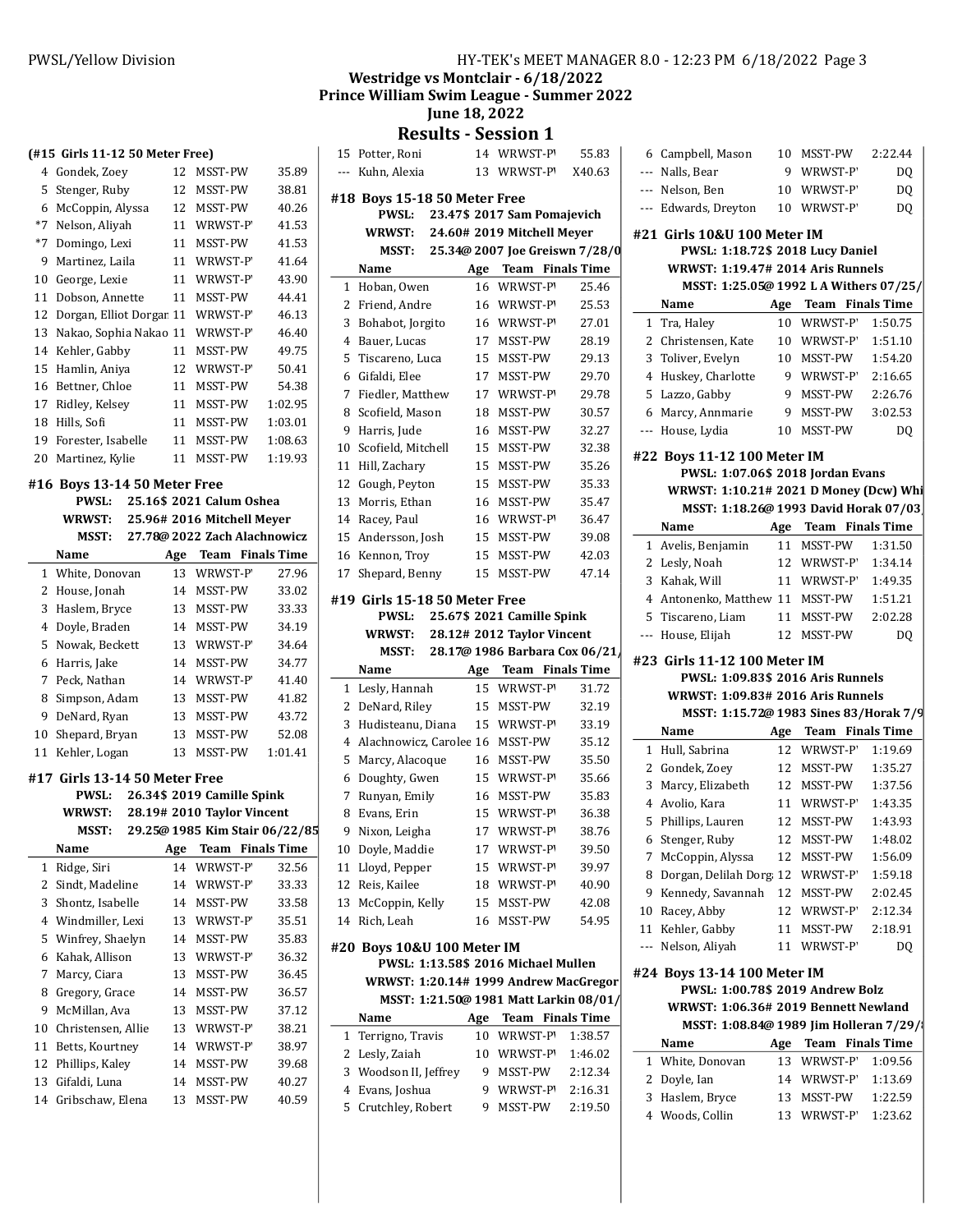#### (#24 Boys 13-14 100 Meter IM)

| 5 Santos, Alek                  |    | 13 MSST-PW | 1:31.14 |
|---------------------------------|----|------------|---------|
| 6 Huskey, Owen Huske 13 WRWST-P |    |            | 1:32.56 |
| 7 House, Jonah                  |    | 14 MSST-PW | 1:32.77 |
| 8 Cala, Philip                  |    | 13 WRWST-P | 1:35.44 |
| 9 McCafferty, Trevor            | 14 | MSST-PW    | 1:51.22 |

#### #25 Girls 13-14 100 Meter IM

PWSL: 1:04.37\$ 2019 Camille Spink WRWST: 1:11.19# 2010 Taylor Vincent

L.

| $\ldots$                        |  |  |
|---------------------------------|--|--|
| MSST: 1.11 74@ 1999 Paige Canro |  |  |

| $1.10011$ and all $1.0011$ and $1.0011$ and $1.0011$ and $1.0011$ and $1.0011$ and $1.0011$ and $1.0011$ and $1.0011$ and $1.0011$ and $1.0011$ and $1.0011$ and $1.0011$ and $1.0011$ and $1.0011$ and $1.0011$ and $1.0011$ |                    |     |                         |         |  |
|-------------------------------------------------------------------------------------------------------------------------------------------------------------------------------------------------------------------------------|--------------------|-----|-------------------------|---------|--|
| Name                                                                                                                                                                                                                          |                    | Age | <b>Team</b> Finals Time |         |  |
|                                                                                                                                                                                                                               | 1 Shontz, Isabelle | 14  | <b>MSST-PW</b>          | 1:23.63 |  |
| 2                                                                                                                                                                                                                             | Amara, Mayssa      | 14  | WRWST-P                 | 1:28.13 |  |
| 3                                                                                                                                                                                                                             | Ussher, Kezia      | 13  | <b>MSST-PW</b>          | 1:30.15 |  |
|                                                                                                                                                                                                                               | 4 Windmiller, Lexi | 13  | WRWST-P                 | 1:30.70 |  |
| 5.                                                                                                                                                                                                                            | Sindt, Madeline    | 14  | WRWST-P                 | 1:33.59 |  |
| 6                                                                                                                                                                                                                             | Kuhns, Kate Kuhns  | 13  | WRWST-P                 | 1:34.71 |  |
| 7                                                                                                                                                                                                                             | Marcy, Ciara       | 13  | <b>MSST-PW</b>          | 1:36.90 |  |
| 8                                                                                                                                                                                                                             | Antonenko, Daryna  | 13  | <b>MSST-PW</b>          | 1:37.00 |  |
| 9                                                                                                                                                                                                                             | Winfrey, Shaelyn   | 14  | <b>MSST-PW</b>          | 1:41.35 |  |
| 10                                                                                                                                                                                                                            | Bootwala, Sara     | 13  | WRWST-P                 | 1:43.77 |  |
| 11                                                                                                                                                                                                                            | Betts, Kourtnev    | 14  | WRWST-P                 | 1:47.66 |  |
|                                                                                                                                                                                                                               | 12 Welsh, Pavton   | 13  | <b>MSST-PW</b>          | 1:49.64 |  |

#### #26 Boys 15-18 100 Meter IM

PWSL: 57.46\$ 2017 Sam Pomajevich WRWST: 1:00.38# 2019 Mitchell Meyer MSST: 1:04.87@ 2007 Joe Greisen 7/28/0 Name Age Team Finals Time 1 Friend, Andre 16 WRWST-P 1:06.43 2 Bohabot, Jorgito 16 WRWST-P 1:08.33 3 Carbonell, Luis 17 WRWST-P 1:08.90 4 Avelis, Theo 15 MSST-PW 1:09.84 5 Kralik, Jack 15 WRWST-P 1:15.82 6 Doughty, Wyatt 17 WRWST-P 1:16.38 7 Tiscareno, Luca 15 MSST-PW 1:17.09 8 Gifaldi, Elee 17 MSST-PW 1:19.62 9 Harris, Jude 16 MSST-PW 1:26.31 10 Gibb, Ethan 16 WRWST-P 1:33.86 11 Morris, Ethan 16 MSST-PW 1:35.35 12 Gough, Peyton 15 MSST-PW 1:36.15 13 Welsh, Cooper 16 MSST-PW 1:43.54 --- Antonenko, Bogdan 16 MSST-PW DQ --- Scofield, Mason 18 MSST-PW DO #27 Girls 15-18 100 Meter IM PWSL: 1:03.08\$ 2019 Aris Runnels WRWST: 1:09.56# 2012 Taylor Vincent MSST: 1:10.72@ 1987 Barbara Cox 6/20/ Name Age Team Finals Time 1 Worth, Brookie Wort 16 WRWST-P 1:13.28 2 Lesly, Hannah 15 WRWST-P 1:19.68<br>3 DeNard Riley 15 MSST-PW 1:19.71 2. DeNard, Riley

| 3 Delvaru, Niley    | TJ MJJJI-LAM | 1.17.71 |
|---------------------|--------------|---------|
| 4 Hudisteanu, Diana | 15 WRWST-P   | 1:22.07 |

## PWSL/Yellow Division **HY-TEK's MEET MANAGER 8.0 - 12:23 PM 6/18/2022** Page 4

Westridge vs Montclair - 6/18/2022 Prince William Swim League - Summer 2022

June 18, 2022

# Results - Session 1

| 5     | Tivnan, Riley               | 17  | WRWST-P'                        | 1:28.56 | I                        |
|-------|-----------------------------|-----|---------------------------------|---------|--------------------------|
| 6     | Ibarra, Conchita            | 18  | MSST-PW                         | 1:28.95 |                          |
| 7     | Sindt, Caitlin              | 17  | WRWST-P'                        | 1:30.50 |                          |
| 8     | Kralik, Sophia              | 18  | WRWST-P'                        | 1:30.57 | 1                        |
| 9     | Marcy, Alacoque             | 16  | MSST-PW                         | 1:31.94 | I                        |
| 10    | Scherer, Kaylie             | 15  | MSST-PW                         | 1:32.50 | í                        |
|       |                             |     |                                 |         | $\overline{\phantom{a}}$ |
|       | #28 Boys 8&U 25 Meter Back  |     |                                 |         | $\overline{\phantom{a}}$ |
|       | PWSL:                       |     | 18.63\$ 2005 Brandon Doyle (WS  |         | í                        |
|       | <b>WRWST:</b>               |     | 20.40# 2000 Angus MacDonald     |         | $\overline{\phantom{a}}$ |
|       | MSST:                       |     | 19.75@ 1992 Steve Tolson 7/18/9 |         |                          |
|       | Name                        |     | Age Team Finals Time            |         |                          |
| 1     | Terrigno, Tyler             | 8   | WRWST-P'                        | 24.58   |                          |
| 2     | Phillips, George            | 8   | MSST-PW                         | 26.65   | #                        |
| 3     | Johnson, Carter             | 8   | WRWST-P'                        | 27.84   |                          |
| 4     | Kennedy, Tyler              | 7   | MSST-PW                         | 29.31   |                          |
| 5     | Woods, Evan                 | 7   | WRWST-P'                        | 29.44   |                          |
| 6     | Oleksy, Thomas              | 8   | MSST-PW                         | 35.59   |                          |
| 7     | Wright, Zach                | 8   | WRWST-P'                        | 36.21   |                          |
| 8     | Kehler, Jordan              | 8   | MSST-PW                         | 37.64   |                          |
| 9     | Coffey, Henry               | 7   | WRWST-P                         | 39.02   |                          |
| 10    | Nolde, Miles                | 6   | MSST-PW                         | 40.41   |                          |
| 11    | Tompkins, Alex              | 8   | WRWST-P'                        | 42.07   |                          |
| 12    | Reis, Andrew                | 7   | WRWST-P                         | 45.26   |                          |
| 13    | Nolde, Carter               | 8   | MSST-PW                         | 45.94   |                          |
|       | 14 Terrigno, Tucker         | 5   | WRWST-P                         | 47.77   |                          |
| 15    | Dunaway, Jack               | 8   | MSST-PW                         | 49.00   |                          |
| 16    | Crutchley, Andrew           | 7   | MSST-PW                         | 50.19   | I                        |
| 17    | Smith, Luke                 | 7   | MSST-PW                         | 55.09   | 1                        |
| 18    | MacDonald, Edwin            | 7   | WRWST-P'                        | 57.44   | 1                        |
| 19    | Nalls, Ziggy                | 8   | WRWST-P'                        | 57.88   | I                        |
| 20    | Pugh, Rowan Pugh            | 7   | WRWST-P                         | 1:00.56 | 1                        |
| 21    | Harshbarger, Isaac          | 8   | WRWST-P'                        | 1:02.52 | 1                        |
| $---$ | Woodson, Thomas             | 5   | MSST-PW                         | DQ      | 1                        |
|       | --- Post, Tyler             | 8   | MSST-PW                         | DQ      | 1                        |
| ---   | Finn, Desmond               | 7   | WRWST-P                         | DQ      | 1                        |
|       | #29 Girls 8&U 25 Meter Back |     |                                 |         | I                        |
|       | <b>PWSL:</b>                |     | 18.93\$ 2014 Lori Anne Madison  |         | í                        |
|       | <b>WRWST:</b>               |     | 20.29# 2021 Chris Hull          |         |                          |
|       | MSST:                       |     | 19.94@ 2014 Caila Sullivan 7/19 |         |                          |
|       | Name                        | Age | Team Finals Time                |         |                          |
| 1     | Lesly, Leah                 | 7   | WRWST-P'                        | 25.97   |                          |
| 2     | Francisco, Layla            | 7   | WRWST-P                         | 27.12   |                          |
| 3     | Andersson, Camilla          | 7   | MSST-PW                         | 30.66   | #                        |
| 4     | Librato, Olivia             | 8   | MSST-PW                         | 30.69   |                          |
| 5     | Dorgan, Lenora              | 8   | WRWST-P'                        | 32.58   |                          |
| 6     | Arrowood, Lily              | 7   | MSST-PW                         | 33.25   |                          |
| 7     | Evans, Scarlett             | 7   | WRWST-P'                        | 34.26   |                          |
| 8     | Steele, Annora Steele       | 7   | WRWST-P'                        | 34.32   |                          |
| 9     | Cala, Sophia                | 7   | WRWST-P'                        | 36.50   |                          |
| 10    | Turner, Aubrey              | 8   | WRWST-P'                        | 37.01   |                          |
| 11    | Thomson, Olivia             | 7   | WRWST-P                         | 38.57   |                          |
| 12    | Powers, Carter Jo (Cj)      | 6   | MSST-PW                         | 38.88   |                          |
| 13    | Dew, Reagan                 | 8   | MSST-PW                         | 39.07   |                          |
|       | 14 Toth, Liv                | 6   | MSST-PW                         | 41.15   |                          |

|     | 15 Kahak, Jessica     | 6  | WRWST-P        | 41.97   |
|-----|-----------------------|----|----------------|---------|
|     | 16 Turner, Autumn     | 6  | WRWST-P        | 43.50   |
| 17  | Bain, Olivia          | 8  | WRWST-P        | 44.25   |
| 18  | Friend, McKenzie      | 5. | WRWST-P        | 47.73   |
| 19. | Herbin, Kinlee        | 7  | WRWST-P        | 48.84   |
|     | 20 Yun, Karis         | 8  | <b>MSST-PW</b> | 49.96   |
|     | 21 Dagmawi, Delina    | 8  | WRWST-P        | 52.35   |
|     | 22 Gray, Adeline      | 6  | WRWST-P        | 54.00   |
|     | 23 Forester, Caroline |    | <b>MSST-PW</b> | 1:01.14 |
|     | 24 Haslem, Audra      | 6  | <b>MSST-PW</b> | 1:03.19 |
|     | 25 White, Ava         | 6  | WRWST-P        | 1:04.76 |
|     | 26 Smith, Abigail     | 5  | <b>MSST-PW</b> | 1:08.87 |
|     |                       |    |                |         |

#### #30 Boys 9-10 50 Meter Back PWSL: 34.68\$ 2016 Michael Mullen

WRWST: 36.57# 2019 Lennox McDowell

|                              | <b>MSST:</b>             |                 | 39.91@ 1985 Jim Holleran 7/13/ |         |
|------------------------------|--------------------------|-----------------|--------------------------------|---------|
|                              | Name                     | Age             | <b>Team</b> Finals Time        |         |
| $\mathbf{1}$                 | Francisco, Julian        | 10              | WRWST-P                        | 38.46   |
| 2                            | Lesly, Zaiah             | 10              | WRWST-P                        | 47.76   |
| 3                            | Woods, Luke              | 10 <sup>1</sup> | WRWST-P                        | 53.84   |
| 4                            | Tran, Michael            | 9               | MSST-PW                        | 58.27   |
| 5                            | Herbin, Nick             | 10              | WRWST-P                        | 58.64   |
| 6                            | Evans, Joshua            | 9               | WRWST-P                        | 1:00.02 |
| 7                            | Aghandous, Adam          | 10              | WRWST-P                        | 1:00.50 |
| 8                            | Howell, Landon           | 9               | WRWST-P                        | 1:02.20 |
| 9                            | Finn, Tommy              | 10              | WRWST-P                        | 1:02.57 |
| 10                           | Stenger, Owen            | 9               | MSST-PW                        | 1:07.08 |
| 11                           | Hart, Palmer             | 9               | MSST-PW                        | 1:08.70 |
| 12                           | Kahak, Matt              | 9               | WRWST-P                        | 1:10.82 |
| 13                           | Christian, Gabe          | 9               | MSST-PW                        | 1:13.71 |
| 14                           | Steele, Isaac            | 9               | WRWST-P                        | 1:15.26 |
| 15 <sup>1</sup>              | Nalls, Bear              | 9               | WRWST-P                        | 1:15.88 |
| 16                           | Yun, Samuel              | 9               | MSST-PW                        | 1:16.70 |
| 17                           | Jacoby, Mason            | 10              | MSST-PW                        | 1:23.07 |
| 18                           | Potter, Matthew          | 10              | WRWST-P                        | 1:26.65 |
| 19                           | Runyan, Seth             | 10              | MSST-PW                        | 1:27.20 |
| 20                           | Harshbarger, Owen        | 9               | WRWST-P                        | 1:41.47 |
| 21                           | Eddie, Eli               | 9               | MSST-PW                        | 2:12.76 |
| $---$                        | Terrigno, Travis         | 10              | WRWST-P                        | DQ      |
| ---                          | Acree, Owen              | 10              | MSST-PW                        | DQ      |
| ---                          | Gerhiser, Caleb          | 9               | WRWST-P                        | DQ      |
| ---                          | Loveless, Christophe: 10 |                 | MSST-PW                        | DQ      |
| #31 Girls 9-10 50 Meter Back |                          |                 |                                |         |

## PWSL: 36.14\$ 2018 Lucy Daniel WRWST: 36.84# 2014 Aris Runnels MSST: 39.44@ 1987 Karen Sullivan Name Age Team Finals Time 1 Hull, Chris 9 WRWST-P 42.21 2 Davila, Naomi 9 MSST-PW 44.53 3 Tra, Haley 10 WRWST-P 51.87 4 Lazzo, Maren 9 MSST-PW 1:04.97 5 Simpson, Kara 9 MSST-PW 1:11.00 6 Elseroad, Aubrey 9 MSST-PW 1:12.84 7 Reese Karinna 9 MSST-PW 1:13.56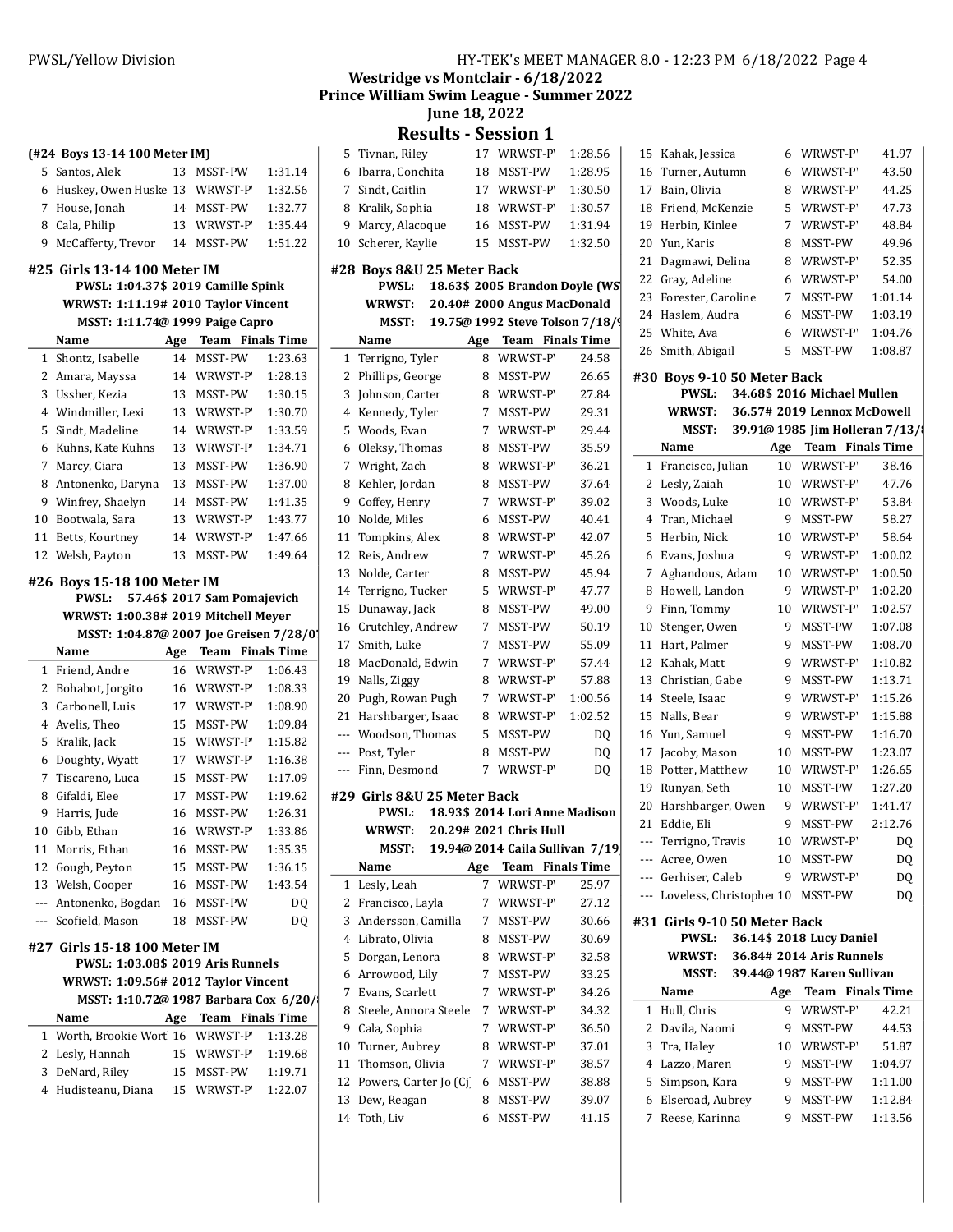# PWSL/Yellow Division **HY-TEK's MEET MANAGER 8.0 - 12:23 PM 6/18/2022** Page 5

## Westridge vs Montclair - 6/18/2022 Prince William Swim League - Summer 2022

June 18, 2022

Results - Session 1

|                | (#31 Girls 9-10 50 Meter Back) |     |                               |         | # |
|----------------|--------------------------------|-----|-------------------------------|---------|---|
| 8              | Tiscareno, Laylah              | 9   | MSST-PW                       | 1:16.89 |   |
| 9              | Newell, Reagan                 |     | 10 WRWST-P                    | 1:19.90 |   |
|                | 10 Hills, Charlotte            | 10  | MSST-PW                       | 1:38.87 |   |
|                | 11 Berryhill, Ellie            |     | 9 WRWST-P                     | 2:00.22 |   |
| 12             | Baker, Quinn                   | 9   | MSST-PW                       | 2:02.32 |   |
|                | #32 Boys 11-12 50 Meter Back   |     |                               |         |   |
|                | <b>PWSL:</b>                   |     | 31.12\$ 2019 Jackson Tishler  |         |   |
|                | <b>WRWST:</b>                  |     | 32.25# 2004 Angus MacDonald   |         |   |
|                | MSST:                          |     | 35.67@ 1993 David Horak 07/17 |         |   |
|                | Name                           |     | Age Team Finals Time          |         |   |
| 1              | Viggiani, James                | 12  | MSST-PW                       | 42.94   |   |
| 2              | Lesly, Noah                    |     | 12 WRWST-P                    | 43.92   |   |
| 3              | Lopez, Daniel                  |     | 12 MSST-PW                    | 46.82   |   |
| 4              | Antonenko, Matthew 11 MSST-PW  |     |                               | 49.44   | Í |
| 5              | Knight-Moore, Micah 12 WRWST-P |     |                               | 49.82   |   |
| 6              | Bricio, Lucas                  | 11  | MSST-PW                       | 52.01   | Í |
| 7              | Miller, Greysen                | 11  | MSST-PW                       | 52.90   |   |
| 8              | Antoniou, Theodore 12          |     | MSST-PW                       | 54.69   | # |
| 9              | Doyle, Tristan                 | 12  | MSST-PW                       | 55.50   |   |
| $*10$          | House, Elijah                  | 12  | MSST-PW                       | 58.00   |   |
| $*10$          | Kahak, Will                    | 11  | WRWST-P                       | 58.00   |   |
| 12             | Evans, Isaiah                  | 11  | WRWST-P                       | 58.40   |   |
| 13             | McCoppin, Rhys                 | 11  | MSST-PW                       | 1:00.15 |   |
|                | 14 Baker, Declan               | 11  | MSST-PW                       | 1:02.50 |   |
|                | 15 Christian, Alex             | 11  | MSST-PW                       | 1:09.39 |   |
|                | 16 Gifaldi, Pace               | 12  | MSST-PW                       | 1:21.78 |   |
| 17             | Eddie, Theo                    | 12  | MSST-PW                       | 1:49.78 |   |
|                | #33 Girls 11-12 50 Meter Back  |     |                               |         |   |
|                | PWSL:                          |     | 31.82\$ 2021 Alyssa Sagle     |         |   |
|                | WRWST:                         |     | 33.05# 2016 Aris Runnels      |         |   |
|                | MSST:                          |     | 34.30@ 1991 Rachel Horak 7/06 |         |   |
|                | Name                           | Age | Team Finals Time              |         |   |
| 1              | Hull, Sabrina                  | 12  | WRWST-P                       | 35.40   |   |
| 2              | Johnson, Kora                  |     | 11 WRWST-P                    | 40.39   |   |
| 3              | Friend, Kyliee                 | 11  | WRWST-P                       | 42.06   |   |
| $\overline{4}$ | Marcy, Elizabeth               |     | 12 MSST-PW                    | 44.59   |   |
| 5              | Domingo, Lexi                  | 11  | MSST-PW                       | 45.95   | # |
| 6              | Phillips, Lauren               | 12  | MSST-PW                       | 49.03   |   |
| 7              | George, Lexie                  | 11  | WRWST-P                       | 53.02   |   |
| 8              | Kennedy, Savannah              | 12  | MSST-PW                       | 54.18   |   |
| 9              | Dobson, Annette                | 11  | MSST-PW                       | 55.31   |   |
| 10             | Dorgan, Elliot Dorgar          | 11  | WRWST-P                       | 56.45   |   |
| 11             | Bettner, Chloe                 | 11  | MSST-PW                       | 58.19   |   |
| 12             | Hamlin, Aniya                  | 12  | WRWST-P                       | 1:01.47 |   |
| 13             | Kehler, Gabby                  | 11  | MSST-PW                       | 1:01.82 |   |
| 14             | Ridley, Kelsey                 | 11  | MSST-PW                       | 1:11.21 |   |
| 15             | Martinez, Kylie                | 11  | MSST-PW                       | 1:16.94 |   |
| 16             | Hills, Sofi                    | 11  | MSST-PW                       | 1:18.40 |   |
| ---            | Forester, Isabelle             | 11  | MSST-PW                       | DQ      |   |
| ---            | Nakao, Sophia Nakao 11         |     | WRWST-P                       | DQ      |   |
|                |                                |     |                               |         |   |

|     | #34 Boys 13-14 50 Meter Back          |     |                                |         |
|-----|---------------------------------------|-----|--------------------------------|---------|
|     | <b>PWSL:</b>                          |     | 28.27\$ 2018 Landon Gentry     |         |
|     | <b>WRWST:</b>                         |     | 30.02# 2006 Angus MacDonald    |         |
|     | MSST:                                 |     | 31.49@ 1999 Jesse Way          |         |
|     | Name                                  |     | Age Team Finals Time           |         |
| 1   | Doyle, Ian                            | 14  | WRWST-P'                       | 33.28   |
| 2   | Woods, Collin                         | 13  | WRWST-P'                       | 40.88   |
| 3   | Huskey, Owen Huske 13 WRWST-P         |     |                                | 41.28   |
| 4   | Harris, Jake                          | 14  | MSST-PW                        | 42.46   |
| 5   | Simpson, Adam                         |     | 13 MSST-PW                     | 45.70   |
| 6   | Doyle, Braden                         |     | 14 MSST-PW                     | 47.51   |
| 7   | Edwards, Daltry                       |     | 13 WRWST-P                     | 49.39   |
| 8   | McCafferty, Trevor                    |     | 14 MSST-PW                     | 50.26   |
| 9   | DeNard, Ryan                          | 13  | MSST-PW                        | 54.17   |
| 10  | Peck, Nathan                          |     | 14 WRWST-P                     | 55.91   |
| 11  | Shepard, Bryan                        |     | 13 MSST-PW                     | 1:20.89 |
| 12  | Kehler, Logan                         | 13  | MSST-PW                        | 1:29.26 |
|     | #35  Girls 13-14 50 Meter Back        |     | 29.84\$ 2019 Camille Spink     |         |
|     | PWSL:<br><b>WRWST:</b>                |     | 33.52# 2013 Kylie Stronko      |         |
|     | MSST:                                 |     | 33.40@ 1992 Rachel Horak 6/27  |         |
|     | Name                                  |     | Age Team Finals Time           |         |
| 1   | Hennessy, Jillian                     | 14  | WRWST-P'                       | 40.07   |
| 2   | Antonenko, Daryna                     |     | 13 MSST-PW                     | 41.96   |
| 3   | Amara, Mayssa                         |     | 14 WRWST-P                     | 42.63   |
| 4   | Kahak, Allison                        |     | 13 WRWST-P                     | 43.64   |
| 5   | McMillan, Ava                         | 13  | MSST-PW                        | 45.08   |
| 6   | Phillips, Kaley                       |     | 14 MSST-PW                     | 45.69   |
| 7   | Bootwala, Sara                        | 13  | WRWST-P'                       | 46.21   |
| 8   | Christensen, Allie                    | 13  | WRWST-P'                       | 48.62   |
| 9   | Gregory, Grace                        | 14  | MSST-PW                        | 48.75   |
| 10  | Tedros, Eliana                        |     | 13 WRWST-P                     | 49.32   |
| 11  | Gribschaw, Elena                      |     | 13 MSST-PW                     | 57.47   |
| 12  | Potter, Roni                          |     | 14 WRWST-P                     | 1:06.72 |
|     | --- Kuhn, Alexia                      | 13  | WRWST-P'                       | X51.95  |
| --- | Gifaldi, Luna                         |     | 14 MSST-PW                     | DQ      |
|     |                                       |     |                                |         |
|     | #36 Boys 15-18 50 Meter Back<br>PWSL: |     | 26.26\$ 2017 William Cumberlan |         |
|     | WRWST:                                |     | 28.00# 2019 Mitchell Meyer     |         |
|     | MSST:                                 |     | 29.97@ 1993 Jim Holleran 7/24/ |         |
|     | Name                                  | Age | <b>Team</b> Finals Time        |         |
| 1   | Hoban, Owen                           | 16  | WRWST-P'                       | 27.96#  |
| 2   | Welsh, Cooper                         | 16  | MSST-PW                        | 30.56   |
| 3   | Carbonell, Luis                       | 17  | WRWST-P'                       | 32.89   |
| 4   | Bauer, Lucas                          | 17  | MSST-PW                        | 34.14   |
| 5   | Evans. Caleb                          | 15  | WRWST-P                        | 35.53   |
| 6   | Kralik, Jack                          | 15  | WRWST-P'                       | 36.13   |
| 7   | Gifaldi, Elee                         | 17  | MSST-PW                        | 38.01   |
| 8   | Antonenko, Bogdan                     | 16  | MSST-PW                        | 40.62   |
| 9   | Andersson, Josh                       | 15  | MSST-PW                        | 47.26   |
| 10  | Firtag, Benny                         | 18  | WRWST-P                        | 51.27   |
| 11  | Racey, Paul                           | 16  | WRWST-P'                       | 53.76   |
| 12  | Shepard, Benny                        | 15  | MSST-PW                        | 56.33   |
|     |                                       |     |                                |         |

|              | 13 Kennon, Troy                          | 15          | MSST-PW                         | 56.89 |
|--------------|------------------------------------------|-------------|---------------------------------|-------|
| ---          | Hill, Zachary                            |             | 15 MSST-PW                      | DQ    |
|              | #37 Girls 15-18 50 Meter Back            |             |                                 |       |
|              | PWSL:                                    |             | 27.95\$ 2021 Aris Runnels       |       |
|              | <b>WRWST:</b>                            |             | 31.90# 2011 Taylor Vincent      |       |
|              | MSST:                                    |             | 32.73@ 2006 Amanda Hauck        |       |
|              | Name                                     |             | Age Team Finals Time            |       |
|              | 1 Worth, Brookie Wort 16 WRWST-P         |             |                                 | 36.84 |
|              | 2 Sindt, Caitlin                         |             | 17 WRWST-P                      | 37.14 |
|              | 3 Hudisteanu, Diana                      |             | 15 WRWST-P                      | 40.09 |
|              | 4 Silvestri, Mia                         |             | 17 WRWST-P                      | 41.09 |
|              | 5 Ibarra, Conchita                       |             | 18 MSST-PW                      | 41.93 |
|              | 6 Evans, Erin                            |             | 15 WRWST-P                      | 43.13 |
|              | 7 Tivnan, Riley                          |             | 17 WRWST-P                      | 47.28 |
|              | 8 Alachnowicz, Carolee 16 MSST-PW        |             |                                 | 53.25 |
|              | 9 McCoppin, Kelly                        |             | 15 MSST-PW                      | 55.83 |
|              | #38 Boys 8&U 25 Meter Breast             |             |                                 |       |
|              | PWSL:                                    |             | 21.75\$ 2002 Louis Wojciechowsl |       |
|              | <b>WRWST:</b>                            |             | 22.56# 2010 Mitchell Meyer      |       |
|              | MSST:                                    |             | 22.84@ 1978 Jim Lascody 06/07/  |       |
|              | Name                                     |             | Age Team Finals Time            |       |
| $\mathbf{1}$ | Sherman, Parker                          | 8           | MSST-PW                         | 29.75 |
|              | 2 Coffey, Henry                          | $7^{\circ}$ | WRWST-P                         | 37.31 |
|              | 3 Nakao, Ethan                           | 8           | WRWST-P                         | 39.08 |
|              | 4 Johnson, Carter                        |             | 8 WRWST-P                       | 39.58 |
|              | 5 Savage, Mason                          |             | 8 WRWST-P                       | 42.57 |
|              | --- Wright, Zach                         |             | 8 WRWST-P                       | DQ    |
|              | --- Nalls, Ziggy                         |             | 8 WRWST-P                       | DQ    |
|              | --- Thaden, Zach                         |             | 8 WRWST-P                       | DQ    |
|              | --- Harshbarger, Isaac                   |             | 8 WRWST-P                       | DQ    |
|              | --- MacDonald, Edwin                     |             | 7 WRWST-P                       | DQ    |
|              | --- Crutchley, Andrew                    |             | 7 MSST-PW                       | DQ    |
|              | --- Tompkins, Alex                       |             | 8 WRWST-P                       | DQ    |
|              | --- Nolde, Carter                        | 8           | MSST-PW                         | DQ    |
|              | --- Woods, Evan                          | 7           | WRWST-P                         | DQ    |
|              | --- Reis, Andrew                         | $7^{\circ}$ | WRWST-P                         | DQ    |
|              | --- Pugh, Rowan Pugh                     |             | 7 WRWST-P                       | DQ    |
|              |                                          |             |                                 |       |
|              | #39 Girls 8&U 25 Meter Breast<br>PWSL:   |             | 20.81\$ 2014 Lori Anne Madison  |       |
|              | <b>WRWST:</b>                            |             | 22.69# 1993 Tatiana Kawasaki    |       |
|              | MSST:                                    |             | 23.67@ 1984 Beth Merideth       |       |
|              | Name                                     | Age         | <b>Team</b> Finals Time         |       |
|              | 1 Lesly, Leah                            | 7           | WRWST-P                         | 30.00 |
| 2            | Tooker, Berlin                           | 8           | MSST-PW                         | 45.28 |
| 3            | Andersson, Camilla                       | 7           | MSST-PW                         | 49.26 |
|              | 4 Kahak, Jessica                         | 6           | WRWST-P                         | 54.33 |
| ---          | Thomson, Olivia                          | 7           | WRWST-P                         | DQ    |
| $---$        | Turner, Aubrey                           | 8           | WRWST-P                         | DQ    |
| ---          | Gray, Adeline                            | 6           | WRWST-P                         | DQ    |
|              | --- Gribschaw, Avery                     | 7           | MSST-PW                         | DQ    |
|              | --- Forester, Caroline                   | 7           | MSST-PW                         |       |
|              |                                          |             |                                 | DQ    |
|              | --- Dew, Reagan<br>Steele, Annora Steele | 8<br>7      | MSST-PW                         | DQ    |
|              |                                          |             | WRWST-P                         | DQ    |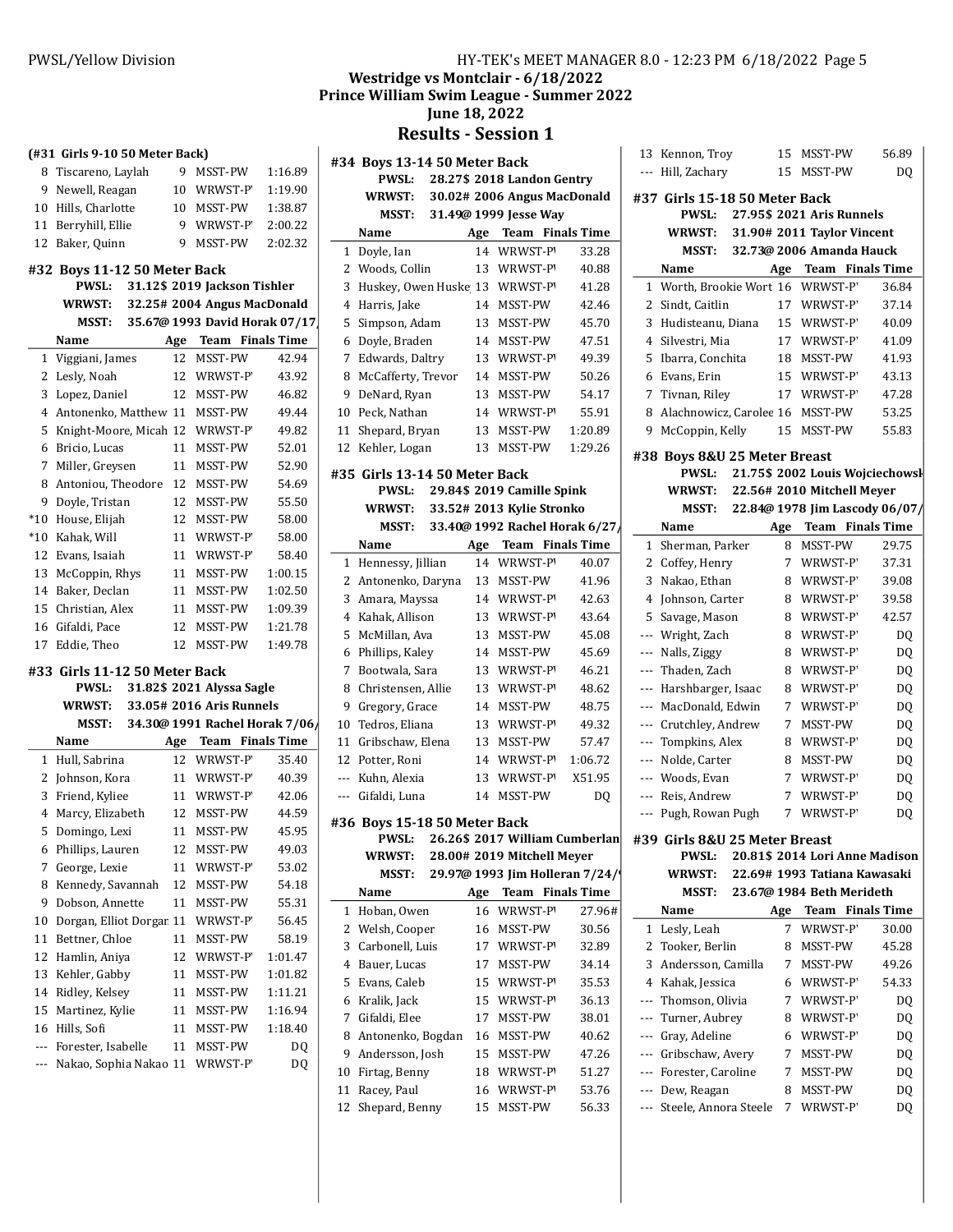|                | (#39 Girls 8&U 25 Meter Breast)<br>Evans, Scarlett                      |     | 7 WRWST-P                       | D <sub>0</sub> |
|----------------|-------------------------------------------------------------------------|-----|---------------------------------|----------------|
|                |                                                                         |     |                                 |                |
|                | #40 Boys 9-10 50 Meter Breast<br>PWSL:                                  |     | 37.72\$ 2016 Jordan Evans       |                |
|                | WRWST: 40.99# 1999 Andrew MacGregor                                     |     |                                 |                |
|                | MSST: 42.19@ 1981 Matt Larkin 8/01/8                                    |     |                                 |                |
|                | Name                                                                    |     | Age Team Finals Time            |                |
|                | 1 Francisco, Julian                                                     | 10  | WRWST-P                         | 47.97          |
|                | 2 Nelson, Ben                                                           |     | 10 WRWST-P                      | 1:04.76        |
|                | 3 Edwards, Dreyton                                                      |     | 10 WRWST-P                      | 1:06.39        |
|                | 4 Crutchley, Robert                                                     |     | 9 MSST-PW                       | 1:12.22        |
|                | 5 Woods, Luke                                                           |     | 10 WRWST-P                      | 1:17.50        |
| 6              | Runyan, Seth                                                            |     | 10 MSST-PW                      | 1:18.19        |
|                | 7 Potter, Matthew                                                       |     | 10 WRWST-P                      | 1:24.45        |
| 8              | Nalls, Bear                                                             |     | 9 WRWST-P                       | 1:59.51        |
|                | --- Loveless, Christophe: 10 MSST-PW                                    |     |                                 | DQ             |
|                | --- Hart, Palmer                                                        | 9.  | MSST-PW                         | DO.            |
|                |                                                                         |     |                                 |                |
|                | #41  Girls 9-10 50 Meter Breast<br>PWSL: 40.75\$ 2016 Lori Anne Madison |     |                                 |                |
|                | WRWST: 42.48# 2006 Taylor Vincent                                       |     |                                 |                |
|                | MSST: 45.11@ 2000 Christie Redmond                                      |     |                                 |                |
|                | Name                                                                    |     | Age Team Finals Time            |                |
| $\mathbf{1}$   | Tra, Haley                                                              | 10  | WRWST-P                         | 52.64          |
|                | 2 Toliver, Evelyn                                                       |     | 10 MSST-PW                      | 54.50          |
| 3              | Hull, Chris                                                             | 9   | WRWST-P                         | 59.03          |
| 4              | Simpson, Kara                                                           |     | 9 MSST-PW                       | 1:20.85        |
| 5              | Marcy, Annmarie                                                         |     | 9 MSST-PW                       | 1:46.19        |
|                | --- Bettner, Emma                                                       |     | 10 MSST-PW                      | DQ             |
|                | --- House, Lydia                                                        |     | 10 MSST-PW                      | DQ             |
|                | --- Tiscareno, Laylah                                                   |     | 9 MSST-PW                       | DQ             |
|                | --- Reese, Karinna                                                      |     | 9 MSST-PW                       | DQ             |
| ---            | Hills, Charlotte                                                        |     | 10 MSST-PW                      | DQ             |
|                | #42 Boys 11-12 50 Meter Breast                                          |     |                                 |                |
|                | PWSL:                                                                   |     | 33.19\$ 2018 Jordan Evans       |                |
|                | <b>WRWST:</b>                                                           |     | 36.69# 2021 D Money (Dcw) Whi   |                |
|                | <b>MSST:</b>                                                            |     | 39.25@ 1994 Bryan Cory          |                |
|                | Name                                                                    |     | Age Team Finals Time            |                |
| 1              | Avelis, Benjamin                                                        | 11  | MSST-PW                         | 52.75          |
| 2              | Evans, Isaiah                                                           | 11  | WRWST-P                         | 53.14          |
| 3              | Bricio, Lucas                                                           | 11  | MSST-PW                         | 54.14          |
| $\overline{4}$ | Viggiani, James                                                         | 12  | MSST-PW                         | 54.88          |
| 5              | Tiscareno, Liam                                                         | 11  | MSST-PW                         | 1:02.21        |
|                | Miller, Greysen                                                         | 11  | MSST-PW                         | 1:02.65        |
| 6              | Doyle, Tristan                                                          | 12  | MSST-PW                         | 1:03.01        |
| 7              |                                                                         | 12  | MSST-PW                         | DQ             |
| ---            | Gifaldi, Pace                                                           |     |                                 |                |
| ---            | McCoppin, Rhys                                                          | 11  | MSST-PW                         | DO             |
|                | #43 Girls 11-12 50 Meter Breast<br>PWSL:                                |     | 36.22\$ 2017 Emma Hannam        |                |
|                | WRWST:                                                                  |     | 37.44# 2016 Aris Runnels        |                |
|                | MSST:                                                                   |     | 39.03@ 1988 Carrie Taylor 7/9/8 |                |
|                | Name                                                                    | Age | <b>Team</b> Finals Time         |                |

| HY-TEK's MEET MANAGER 8.0 - 12:23 PM 6/18/2022 Page 6 |  |
|-------------------------------------------------------|--|
| Westridge vs Montclair - 6/18/2022                    |  |
| $\mathbf{u}$                                          |  |

Prince William Swim League - Summer 2022 June 18, 2022

Results - Session 1

|              |                                  | Results                     |     | <b>PESSION T</b> |                         |
|--------------|----------------------------------|-----------------------------|-----|------------------|-------------------------|
| $\mathbf{2}$ | Adams, Sloane                    |                             | 12  | WRWST-P          | 50.15                   |
| 3            | Avolio, Kara                     |                             | 11  | WRWST-P          | 52.64                   |
| 4            | Domingo, Lexi                    |                             | 11  | MSST-PW          | 55.53                   |
| 5            | George, Lexie                    |                             | 11  | WRWST-P          | 59.47                   |
| 6            | Dorgan, Delilah Dorg 12          |                             |     | WRWST-P'         | 1:00.19                 |
| 7            | Dorgan, Elliot Dorgar 11         |                             |     | WRWST-P'         | 1:02.03                 |
| 8            | Hamlin, Aniya                    |                             | 12  | WRWST-P'         | 1:02.19                 |
| 9            | Kennedy, Savannah                |                             | 12  | MSST-PW          | 1:10.20                 |
| 10           | Racey, Abby                      |                             | 12  | WRWST-P'         | 1:11.27                 |
| 11           | Hills, Sofi                      |                             | 11  | MSST-PW          | 1:33.09                 |
| ---          | Martinez, Kylie                  |                             | 11  | MSST-PW          | DQ                      |
| ---          | Ridley, Kelsey                   |                             | 11  | MSST-PW          | DQ                      |
|              |                                  |                             |     |                  |                         |
|              | #44 Boys 13-14 50 Meter Breast   |                             |     |                  |                         |
|              | PWSL:                            | 31.15\$ 2019 Jordan Evans   |     |                  |                         |
|              | <b>WRWST:</b>                    | 33.62# 2016 Mitchell Meyer  |     |                  |                         |
|              | MSST:                            | 35.83@ 1996 Bryan Cory      |     |                  |                         |
|              | Name                             |                             | Age |                  | <b>Team</b> Finals Time |
| 1            | White, Donovan                   |                             | 13  | WRWST-P'         | 36.83                   |
| 2            | Harris, Jake                     |                             | 14  | MSST-PW          | 45.84                   |
| 3            | Nowak, Beckett                   |                             | 13  | WRWST-P'         | 46.78                   |
| 4            | Cala, Philip                     |                             | 13  | WRWST-P'         | 47.48                   |
| 5            | Santos, Alek                     |                             | 13  | MSST-PW          | 47.65                   |
| 6            | Doyle, Braden                    |                             | 14  | MSST-PW          | 48.38                   |
| 7            | House, Jonah                     |                             | 14  | MSST-PW          | 48.51                   |
| 8            | DeNard, Ryan                     |                             | 13  | MSST-PW          | 53.53                   |
| 9            | Peck, Nathan                     |                             | 14  | WRWST-P'         | 1:06.93                 |
| 10           | Kehler, Logan                    |                             | 13  | MSST-PW          | 1:14.88                 |
| ---          | Huskey, Owen Huske 13            |                             |     | WRWST-P'         | DQ                      |
|              | #45  Girls 13-14 50 Meter Breast |                             |     |                  |                         |
|              | PWSL:                            | 34.41\$ 2018 Abigail Daniel |     |                  |                         |
|              | <b>WRWST:</b>                    | 37.48# 2021 Hannah Lesly    |     |                  |                         |
|              | MSST:                            | 35.70@ 1999 Paige Capro     |     |                  |                         |
|              | Name                             |                             | Age |                  | <b>Team</b> Finals Time |
| 1            | Windmiller, Lexi                 |                             | 13  | WRWST-P'         | 43.85                   |
|              | 2 Ussher, Kezia                  |                             | 13  | MSST-PW          | 43.88                   |
| 3            | Ridge, Siri                      |                             | 14  | WRWST-P'         | 44.51                   |
| 4            | Amara, Mayssa                    |                             | 14  | WRWST-P          | 46.51                   |
|              | 5 Hennessy, Jillian              |                             | 14  | WRWST-P          | 47.27                   |
| 6            | Kuhns, Kate Kuhns                |                             | 13  | WRWST-P'         | 47.53                   |
| 7            | Gregory, Grace                   |                             | 14  | MSST-PW          | 50.14                   |
| 8            | Betts, Kourtney                  |                             | 14  | WRWST-P'         | 51.01                   |
| 9            | McMillan, Ava                    |                             | 13  | MSST-PW          | 51.08                   |
| 10           | Tedros, Eliana                   |                             | 13  | WRWST-P          | 51.27                   |
| 11           | Gribschaw, Elena                 |                             | 13  | MSST-PW          | 51.97                   |
| 12           | Gifaldi, Luna                    |                             | 14  | MSST-PW          | 52.57                   |
| 13           | Christensen, Allie               |                             | 13  | WRWST-P          | 53.32                   |
| 14           | Welsh, Payton                    |                             | 13  | MSST-PW          | 55.15                   |
| 15           | Potter, Roni                     |                             | 14  | WRWST-P'         | 1:16.28                 |
| ---          | Kuhn, Alexia                     |                             | 13  | WRWST-P'         | XDQ                     |
|              |                                  |                             |     |                  |                         |
| ---          | Bootwala, Sara                   |                             | 13  | WRWST-P'         | DQ                      |

#46 Boys 15-18 50 Meter Breast PWSL: 28.97\$ 2018 Spencer Rowe WRWST: 31.47# 2019 Mitchell Meyer MSST: 33.00@ 2019 Jaret Lewis Name Age Team Finals Time 1 Firtag, Benny 18 WRWST-P 33.94 2 Avelis, Theo 15 MSST-PW 36.34 3 Friend, Andre 16 WRWST-P 36.38 4 Doughty, Wyatt 17 WRWST-P 37.93 5 Scofield, Mason 18 MSST-PW 38.38 6 38.59 Evans, Caleb 15 WRWST-PW 7 Bohabot, Jorgito 16 WRWST-P 38.62 8 Carbonell, Luis 17 WRWST-P 38.65 9 Harris, Jude 16 MSST-PW 39.31 10 Fiedler, Matthew 17 WRWST-P 40.33 11 Gibb, Ethan 16 WRWST-P 41.25 12 Hill, Zachary 15 MSST-PW 44.63 13 Gough, Peyton 15 MSST-PW 46.36 14 Morris, Ethan 16 MSST-PW 46.46 15 Andersson, Josh 15 MSST-PW 46.77 16 Kennon, Troy 15 MSST-PW 58.51 17 Racey, Paul 16 WRWST-P 1:01.75 #47 Girls 15-18 50 Meter Breast PWSL: 32.81\$ 2016 Mary Claire Tansill WRWST: 37.66# 2014 Taylor Vincent MSST: 35.47@ 1990 J Clarkson 07/28/9 Name Age Team Finals Time 1 DeNard, Riley 15 MSST-PW 41.94 2 Tivnan, Riley 17 WRWST-P 44.39 3 Scherer, Kaylie 15 MSST-PW 46.50 4 Kralik, Sophia 18 WRWST-P 46.56 5 Silvestri, Mia 17 WRWST-P 47.77 6 Nixon, Leigha 17 WRWST-P 51.26 7 Alachnowicz, Carolee 16 MSST-PW 51.50 8 Rich, Leah 16 MSST-PW 53.32 9 Doyle, Maddie 17 WRWST-P 57.03 10 Reis, Kailee 18 WRWST-P 1:00.38 11 McCoppin, Kelly 15 MSST-PW 1:06.84 --- Lloyd, Pepper 15 WRWST-P DQ #48 Boys 8&U 25 Meter Fly PWSL: 16.74\$ 2016 Ryan Maynard WRWST: 18.75# 1995 Cal Lengel MSST: 18.76@ 2014 Ben Cooper 6/28/1 Name Age Team Finals Time 1 Phillips, George 8 MSST-PW 27.84 2 Sherman, Parker 8 MSST-PW 33.59 3 Johnson, Carter 8 WRWST-P 34.12 4 Nakao, Ethan 8 WRWST-P 36.81 5 Savage, Mason 8 WRWST-P 48.01 --- Wright, Zach 8 WRWST-P DQ --- Thaden, Zach 8 WRWST-P DQ --- Kennedy, Tyler 7 MSST-PW DQ --- Nolde, Miles 6 MSST-PW DQ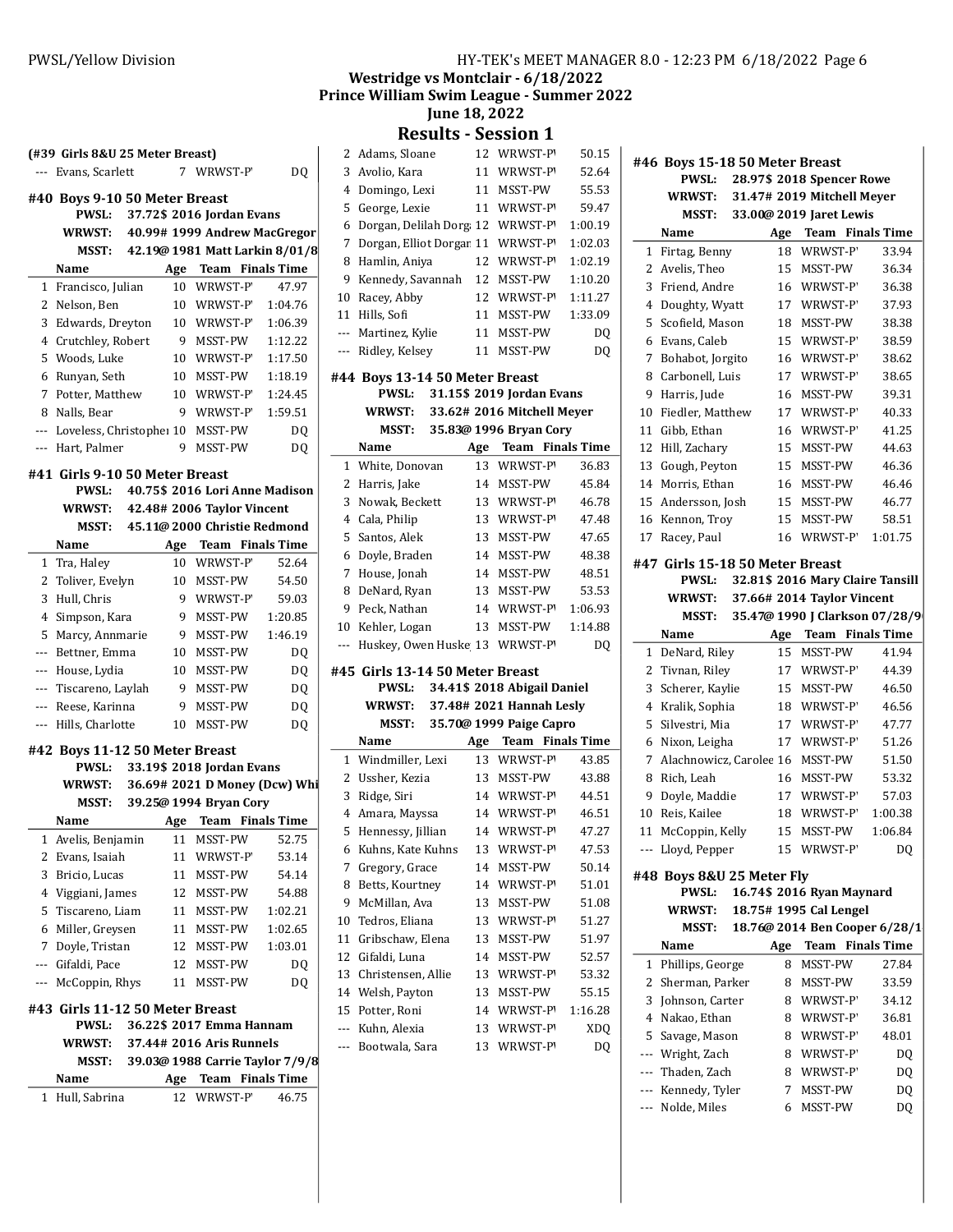| HY-TEK's MEET MANAGER 8.0 - 12:23 PM 6/18/2022 Page 7 |  |  |
|-------------------------------------------------------|--|--|
|-------------------------------------------------------|--|--|

 $\overline{\phantom{a}}$ 

Westridge vs Montclair - 6/18/2022 Prince William Swim League - Summer 2022

June 18, 2022

Results - Session 1

|        | $($ #48 Boys 8&U 25 Meter Fly $)$                              |         |                              |                                | # |
|--------|----------------------------------------------------------------|---------|------------------------------|--------------------------------|---|
|        | --- Coffey, Henry                                              |         | 7 WRWST-P                    | DQ                             |   |
| $---$  | Terrigno, Tyler                                                | 8       | WRWST-P                      | DQ                             |   |
|        | #49 Girls 8&U 25 Meter Fly                                     |         |                              |                                |   |
|        | <b>PWSL:</b>                                                   |         |                              | 17.44\$ 2014 Lori Anne Madison |   |
|        | <b>WRWST:</b>                                                  |         | 19.10# 1994 S. Thomas        |                                |   |
|        | MSST:                                                          |         |                              | 20.53@ 1986 T Diedrick 07/26/8 |   |
|        | Name                                                           |         | Age Team Finals Time         |                                |   |
| 1      | Lesly, Leah                                                    | 7       | WRWST-P                      | 21.09                          |   |
| 2      | Tooker, Berlin                                                 | 8       | MSST-PW                      | 41.92                          |   |
| ---    | Toth, Liv                                                      | 6       | MSST-PW                      | DQ                             |   |
| ---    | Dorgan, Lenora                                                 | 8       | WRWST-P                      | DQ                             |   |
|        | --- Powers, Carter Jo (Cj                                      |         | 6 MSST-PW                    | DQ                             | # |
|        | --- Librato, Olivia                                            | 8       | MSST-PW                      | DQ                             |   |
| ---    | Arrowood, Lily                                                 | 7       | MSST-PW                      | DQ                             |   |
|        |                                                                |         |                              |                                |   |
|        | #50  Boys 9-10 25 Meter Fly                                    |         |                              |                                |   |
|        | <b>PWSL:</b>                                                   |         | 15.05\$ 2016 Michael Mullen  |                                |   |
|        | WRWST:                                                         |         | 15.97# 2012 Mitchell Meyer   |                                |   |
|        | <b>MSST:</b>                                                   |         |                              | 16.53@ 1983 B Deryckere 06/07  |   |
|        | Name                                                           |         | Age Team Finals Time         |                                |   |
| 1      | Terrigno, Travis                                               | 10      | WRWST-P                      | 16.90                          |   |
| 2      | Lesly, Zaiah                                                   | 10      | WRWST-P                      | 20.70                          |   |
| 3      | Woodson II, Jeffrey<br>Tran. Michael                           | 9       | MSST-PW<br>MSST-PW           | 23.31                          |   |
| 4<br>5 | Nelson, Ben                                                    | 9<br>10 | WRWST-P                      | 26.53<br>26.58                 |   |
| 6      | Aghandous, Adam                                                | 10      | WRWST-P                      | 26.59                          |   |
| 7      | Howell, Landon                                                 | 9       | WRWST-P                      | 27.19                          |   |
| 8      | Campbell, Mason                                                | 10      | MSST-PW                      | 27.62                          |   |
| 9      | Edwards, Dreyton                                               | 10      | WRWST-P                      | 29.37                          |   |
| 10     | Woods, Luke                                                    | 10      | WRWST-P                      | 29.45                          |   |
| 11     | Runyan, Seth                                                   | 10      | MSST-PW                      | 29.59                          |   |
| 12     | Kahak, Matt                                                    | 9       | WRWST-P                      | 29.65                          | # |
| 13     | Finn, Tommy                                                    | 10      | WRWST-P                      | 31.70                          |   |
|        | 14 Stenger, Owen                                               | 9       | MSST-PW                      | 41.70                          |   |
| 15     | Steele, Isaac                                                  | 9       | WRWST-P                      | 42.38                          |   |
| ---    | Yun, Samuel                                                    | 9       | MSST-PW                      | DQ                             |   |
|        |                                                                |         |                              |                                |   |
|        | #51 Girls 9-10 25 Meter Fly<br>PWSL: 15.01\$ 2014 Aris Runnels |         |                              |                                |   |
|        | <b>WRWST:</b>                                                  |         | 15.01# 2014 Aris Runnels     |                                |   |
|        | MSST:                                                          |         | 16.85@ 2000 Christie Redmond |                                |   |
|        | Name                                                           | Age     |                              | <b>Team</b> Finals Time        |   |
| 1      | Davila, Naomi                                                  | 9       | MSST-PW                      | 21.22                          |   |
| 2      | Christensen, Kate                                              | 10      | WRWST-P                      | 23.83                          |   |
| 3      | House, Lydia                                                   | 10      | MSST-PW                      | 27.47                          |   |
| 4      | Lazzo, Gabby                                                   | 9       | MSST-PW                      | 28.44                          | # |
| 5      | Huskey, Charlotte                                              | 9       | WRWST-P                      | 30.19                          |   |
| 6      | Lazzo, Maren                                                   | 9       | MSST-PW                      | 30.25                          |   |
| 7      | Marcy, Annmarie                                                | 9       | MSST-PW                      | 38.33                          |   |
| 8      | Bettner, Emma                                                  | 10      | MSST-PW                      | 39.08                          |   |
| ---    | Berryhill, Ellie                                               | 9       | WRWST-P                      | DQ                             |   |
| ---    | Elseroad, Aubrey                                               | 9       | MSST-PW                      | DQ                             |   |
|        |                                                                |         |                              |                                |   |
|        |                                                                |         |                              |                                |   |

|     | #52 Boys 11-12 50 Meter Fly<br><b>PWSL:</b>  |     | 29.72\$ 2011 Sam Pomajevich     |         |   |
|-----|----------------------------------------------|-----|---------------------------------|---------|---|
|     | <b>WRWST:</b>                                |     | 30.94# 2004 Angus MacDonald     |         |   |
|     | MSST:                                        |     | 34.53@ 1993 David Horak 7/03/9  |         |   |
|     | Name                                         |     |                                 |         |   |
|     |                                              |     | Age Team Finals Time            |         |   |
|     | 1 Avelis, Benjamin                           |     | 11 MSST-PW                      | 38.51   |   |
| 2   | Lesly, Noah                                  |     | 12 WRWST-P'                     | 43.57   |   |
| 3   | Antonenko, Matthew 11 MSST-PW                |     |                                 | 48.19   | ŧ |
|     | 4 Lopez, Daniel                              |     | 12 MSST-PW                      | 48.59   |   |
| 5   | Miller, Greysen                              |     | 11 MSST-PW                      | 1:05.81 |   |
| --- | Antoniou, Theodore                           | 12  | MSST-PW                         | DQ      |   |
|     | #53 Girls 11-12 50 Meter Fly<br>PWSL:        |     | 30.55\$ 2017 Camille Spink      |         |   |
|     | <b>WRWST:</b>                                |     | 31.16# 2016 Aris Runnels        |         |   |
|     | MSST:                                        |     | 33.61@ 1983 Mary Sines 06/18/8  |         |   |
|     | Name                                         |     | Age Team Finals Time            |         |   |
| 1   | Johnson, Kora                                |     | 11 WRWST-P                      | 37.06   |   |
| 2   | Marcy, Elizabeth                             |     | 12 MSST-PW                      | 40.44   |   |
| 3   | Friend, Kyliee                               |     | 11 WRWST-P'                     | 40.56   |   |
|     |                                              |     |                                 |         |   |
| 4   | Adams, Sloane                                |     | 12 WRWST-P'                     | 41.07   |   |
| 5   | Phillips, Lauren                             |     | 12 MSST-PW                      | 44.85   |   |
| 6   | Gondek, Zoey                                 |     | 12 MSST-PW                      | 46.20   |   |
| 7   | Stenger, Ruby                                |     | 12 MSST-PW                      | 46.51   |   |
| 8   | Avolio, Kara                                 |     | 11 WRWST-P                      | 50.83   |   |
| 9   | McCoppin, Alyssa                             |     | 12 MSST-PW                      | 52.09   | ŧ |
| 10  | Dobson, Annette                              |     | 11 MSST-PW                      | 54.26   |   |
| 11  | Nakao, Sophia Nakao 11 WRWST-P'              |     |                                 | 59.03   |   |
| 12  | Dorgan, Delilah Dorg 12 WRWST-P              |     |                                 | 1:04.47 |   |
| 13  | Racey, Abby                                  | 12  | WRWST-P'                        | 1:06.75 |   |
| --- | Nelson, Aliyah                               | 11  | WRWST-P                         | DQ      |   |
|     | #54 Boys 13-14 50 Meter Fly                  |     |                                 |         |   |
|     | <b>PWSL:</b>                                 |     | 26.90\$ 2013 Sam Pomajevich     |         |   |
|     | <b>WRWST:</b>                                |     | 28.81# 2006 Angus MacDonald     |         |   |
|     | MSST:                                        |     | 30.76@ 1989 Jeff Stair 06/17/89 |         |   |
|     | Name                                         | Age | <b>Team</b> Finals Time         |         |   |
| 1   | Doyle, Ian                                   |     | 14 WRWST-P'                     | 31.07   |   |
| 2   | Haslem, Bryce                                |     | 13 MSST-PW                      | 35.51   |   |
| 3   | Woods, Collin                                | 13  | WRWST-P'                        | 38.89   |   |
| 4   | Santos, Alek                                 | 13  | MSST-PW                         | 39.95   | ŧ |
| 5   | Nowak, Beckett                               | 13  | WRWST-P'                        | 42.65   |   |
|     | 6 Cala, Philip                               | 13  | WRWST-P                         | 45.34   | I |
| 7   | Simpson, Adam                                | 13  | MSST-PW                         | 47.20   |   |
|     |                                              |     |                                 |         | ŀ |
| 8   | McCafferty, Trevor                           | 14  | MSST-PW                         | 51.57   |   |
|     | #55 Girls 13-14 50 Meter Fly<br><b>PWSL:</b> |     | 28.62\$ 2018 Aris Runnels       |         |   |
|     | <b>WRWST:</b>                                |     | 31.06# 2010 Taylor Vincent      |         |   |
|     | MSST:                                        |     | 32.19@ 1984 Mary B Sines 7/07/  |         |   |
|     | Name                                         |     | Age Team Finals Time            |         |   |
| 1   | Hennessy, Jillian                            | 14  | WRWST-P                         | 37.03   |   |
| 2   | Marcy, Ciara                                 |     | 13 MSST-PW                      | 37.46   |   |
| 3   | Ridge, Siri                                  | 14  | WRWST-P'                        | 38.13   |   |
| 4   | Sindt, Madeline                              | 14  |                                 | 40.01   |   |
| 5   | Phillips, Kaley                              |     | WRWST-P'                        |         |   |
|     |                                              | 14  | MSST-PW                         | 41.12   |   |
|     |                                              |     |                                 |         |   |

|              | 6 Ussher, Kezia                          |    | 13 MSST-PW                                                | 42.26                                                     |  |  |  |  |  |  |  |
|--------------|------------------------------------------|----|-----------------------------------------------------------|-----------------------------------------------------------|--|--|--|--|--|--|--|
|              | 7 Kuhns, Kate Kuhns                      |    | 13 WRWST-P                                                | 42.65                                                     |  |  |  |  |  |  |  |
|              | 8 Winfrey, Shaelyn                       |    | 14 MSST-PW                                                | 46.59                                                     |  |  |  |  |  |  |  |
|              | 9 Kahak, Allison                         |    | 13 WRWST-P                                                | 46.88                                                     |  |  |  |  |  |  |  |
|              | 10 Antonenko, Daryna                     |    | 13 MSST-PW                                                | 48.39                                                     |  |  |  |  |  |  |  |
|              | 11 Welsh, Payton                         |    | 13 MSST-PW                                                | 53.84                                                     |  |  |  |  |  |  |  |
|              | 12 Tedros, Eliana                        | 13 | WRWST-P                                                   | 55.57                                                     |  |  |  |  |  |  |  |
|              | #56  Boys 15-18 50 Meter Fly             |    |                                                           |                                                           |  |  |  |  |  |  |  |
|              | <b>PWSL:</b>                             |    | 24.69\$ 2021 Landon Gentry                                |                                                           |  |  |  |  |  |  |  |
|              | WRWST: 26.34# 2019 Mitchell Meyer        |    |                                                           |                                                           |  |  |  |  |  |  |  |
|              | MSST: 27.86@ 1988 Ian Doiron 07/30/8     |    |                                                           |                                                           |  |  |  |  |  |  |  |
|              | Name<br>1 Firtag, Benny                  | 18 | Age Team Finals Time<br>WRWST-P                           | 27.66                                                     |  |  |  |  |  |  |  |
|              | 2 Hoban, Owen                            |    | 16 WRWST-P                                                | 27.77                                                     |  |  |  |  |  |  |  |
|              | 3 Bauer, Lucas                           |    | 17 MSST-PW                                                | 31.20                                                     |  |  |  |  |  |  |  |
|              | 4 Avelis, Theo                           |    | 15 MSST-PW                                                | 32.21                                                     |  |  |  |  |  |  |  |
|              | 5 Kralik, Jack                           |    | 15 WRWST-P                                                | 32.27                                                     |  |  |  |  |  |  |  |
|              | 6 Evans, Caleb                           | 15 | WRWST-P                                                   | 33.15                                                     |  |  |  |  |  |  |  |
| 7            | Doughty, Wyatt                           |    | 17 WRWST-P                                                | 33.57                                                     |  |  |  |  |  |  |  |
|              | 8 Tiscareno, Luca                        |    | 15 MSST-PW                                                | 34.14                                                     |  |  |  |  |  |  |  |
|              | 9 Fiedler, Matthew                       |    | 17 WRWST-P                                                | 34.40                                                     |  |  |  |  |  |  |  |
|              | 10 Gibb, Ethan                           |    | 16 WRWST-P                                                | 40.62                                                     |  |  |  |  |  |  |  |
|              | 11 Antonenko, Bogdan                     |    | 16 MSST-PW                                                | 44.36                                                     |  |  |  |  |  |  |  |
|              | 12 Welsh, Cooper                         |    | 16 MSST-PW                                                | 50.51                                                     |  |  |  |  |  |  |  |
|              |                                          |    |                                                           |                                                           |  |  |  |  |  |  |  |
|              |                                          |    |                                                           | #57 Girls 15-18 50 Meter Fly<br>27.75\$ 2021 Aris Runnels |  |  |  |  |  |  |  |
|              |                                          |    |                                                           |                                                           |  |  |  |  |  |  |  |
|              | <b>PWSL:</b><br><b>WRWST:</b>            |    |                                                           |                                                           |  |  |  |  |  |  |  |
|              | MSST:                                    |    | 28.87# 2002 Ashley Razo<br>30.31@ 1988 Barbara Cox 7/02/{ |                                                           |  |  |  |  |  |  |  |
|              | Name                                     |    | Age Team Finals Time                                      |                                                           |  |  |  |  |  |  |  |
|              | 1 Worth, Brookie Wort 16 WRWST-P         |    |                                                           | 33.27                                                     |  |  |  |  |  |  |  |
| $\mathbf{2}$ | Silvestri, Mia                           |    | 17 WRWST-P                                                | 34.45                                                     |  |  |  |  |  |  |  |
| 3            | Lesly, Hannah                            |    | 15 WRWST-P                                                | 35.34                                                     |  |  |  |  |  |  |  |
|              | 4 Marcy, Alacoque                        |    | 16 MSST-PW                                                | 39.19                                                     |  |  |  |  |  |  |  |
|              | 5 Ibarra, Conchita                       |    | 18 MSST-PW                                                | 40.51                                                     |  |  |  |  |  |  |  |
|              | 6 Sindt, Caitlin                         |    | 17 WRWST-P                                                | 41.50                                                     |  |  |  |  |  |  |  |
|              | 7 Evans, Erin                            |    | 15 WRWST-P                                                | 42.94                                                     |  |  |  |  |  |  |  |
|              | 8 Nixon, Leigha                          |    | 17 WRWST-P                                                | 44.52                                                     |  |  |  |  |  |  |  |
| ---          | Kralik, Sophia                           | 18 | WRWST-P                                                   | DQ                                                        |  |  |  |  |  |  |  |
|              | #58 Boys 8&U 100 Meter Free Relay        |    |                                                           |                                                           |  |  |  |  |  |  |  |
|              | PWSL: 1:11.25\$ 2016 Dominion Valley Sh  |    |                                                           |                                                           |  |  |  |  |  |  |  |
|              | B Rohrbach, H Caputo, W OShea, R Maynard |    |                                                           |                                                           |  |  |  |  |  |  |  |
|              | WRWST: 1:18.19# 2014 Westridge Waves Sv  |    |                                                           |                                                           |  |  |  |  |  |  |  |
|              | A Palo, L Runnels, E Uribe, J Bohabot    |    |                                                           |                                                           |  |  |  |  |  |  |  |
|              | MSST: 1:16.31@ 1999 Ddrk/Vien/Olea/Pp    |    |                                                           |                                                           |  |  |  |  |  |  |  |
|              | Team                                     |    | Relay                                                     | <b>Finals Time</b>                                        |  |  |  |  |  |  |  |
| 1            | WRWST-PW                                 |    | A                                                         | 1:44.76                                                   |  |  |  |  |  |  |  |
|              | Johnson, Carter 8                        |    | Whitehead Jr., Troy 7                                     |                                                           |  |  |  |  |  |  |  |
|              | Coffey, Henry 7                          |    | Terrigno, Tyler 8                                         |                                                           |  |  |  |  |  |  |  |
| 2            | MSST-PW                                  |    | A                                                         | 1:45.64                                                   |  |  |  |  |  |  |  |
|              | Phillips, George 8                       |    | Nolde, Carter 8                                           |                                                           |  |  |  |  |  |  |  |
|              | Kennedy, Tyler 7                         |    | Sherman, Parker 8                                         |                                                           |  |  |  |  |  |  |  |
|              | 3 WRWST-PW                               |    | B                                                         | 1:55.50                                                   |  |  |  |  |  |  |  |
|              | Nakao, Ethan 8<br>Woods, Evan 7          |    | Wright, Zach 8<br>Savage, Mason 8                         |                                                           |  |  |  |  |  |  |  |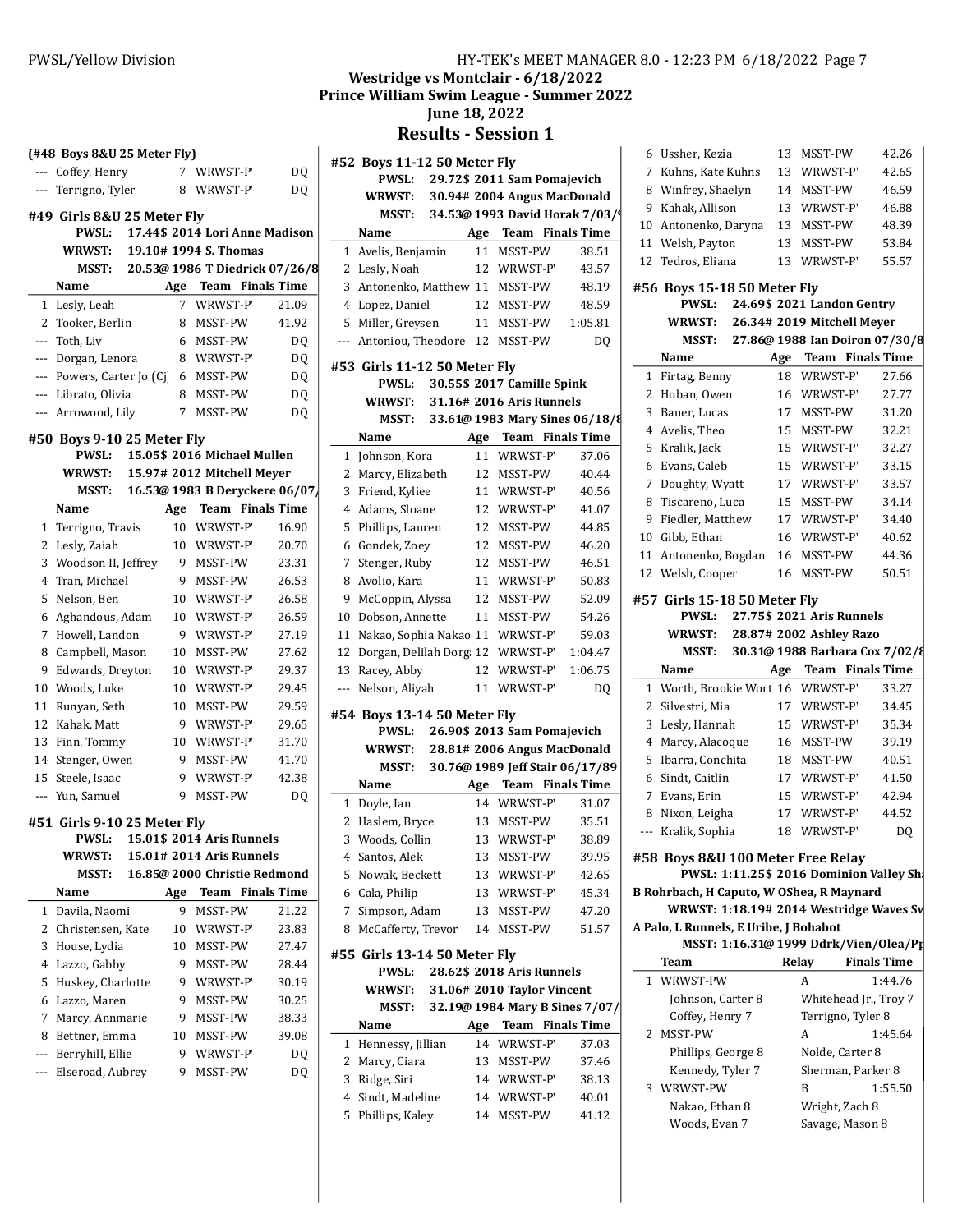#### (#58 Boys 8&U 100 Meter Free Relay)

|       | WRWST-PW         | C                    | 2:15.25 |
|-------|------------------|----------------------|---------|
|       | Finn, Desmond 7  | Harshbarger, Isaac 8 |         |
|       | Nalls, Ziggy 8   | Thaden, Zach 8       |         |
| $---$ | <b>MSST-PW</b>   | в                    | DO      |
|       | Oleksy, Thomas 8 | Post, Tyler 8        |         |
|       | Nolde, Miles 6   | Crutchley, Andrew 7  |         |

#### #59 Girls 8&U 100 Meter Free Relay PWSL: 1:13.87\$.2007 Victory Lakes 2007

| $\bf{F}$ W3L: 1:13.07 $\bf{F}$ Z007 VICIOI V Lanes Z007 |      |
|---------------------------------------------------------|------|
| L Wiecki, O Nitowski, N Smith, M Finlev                 |      |
| WRWST: 1:18.12# 1992 Westridge Waves Sv                 | 2 MS |

#### Razo, Culclasure, Wooley, Kawasaki

| MSST: 1:19.23@ 1999 Ddrk/Prmk/Rsnb/\ |  |
|--------------------------------------|--|
|--------------------------------------|--|

| Team                    | Relav        | <b>Finals Time</b>       |
|-------------------------|--------------|--------------------------|
| 1 WRWST-PW              | A            | 1:43.02                  |
| Turner, Aubrey 8        |              | Kahak, Jessica 6         |
| Evans, Scarlett 7       |              | Lesly, Leah 7            |
| 2 MSST-PW               | A            | 2:08.26                  |
| Arrowood, Lily 7        |              | Dew, Reagan 8            |
| Tooker, Berlin 8        |              | Andersson, Camilla 7     |
| 3 WRWST-PW              | R            | 2:18.58                  |
| Steele, Annora Steele 7 |              | Bain, Olivia 8           |
| Cala, Sophia 7          |              | Thomson, Olivia 7        |
| 4 MSST-PW               | R            | 2:38.46                  |
| Toth, Liv 6             | Yun, Karis 8 |                          |
| Gribschaw, Avery 7      |              | Powers, Carter Jo (Cj) 6 |
| 5 WRWST-PW              | C            | 2:54.50                  |
| Gray, Adeline 6         | White, Ava 6 |                          |
| Friend, McKenzie 5      |              | Herbin, Kinlee 7         |
|                         |              |                          |

#### #60 Boys 9-10 100 Meter Free Relay PWSL: 1:00.59\$ 2016 Braemar Blasters

J Evans, M Santee, A Martins, M Mullen

WRWST:  $1:05.10# 2015$  Westridge Waves Sv D Price, B Newland, M Fiedler, L Carbonell

| "Price. B Newland. M Fledler. L Carbonell"                  |  |  |  |  |  |
|-------------------------------------------------------------|--|--|--|--|--|
| MSST: 1:08.70@ 1999 Ddrk/Vien/Mulv/W                        |  |  |  |  |  |
| <b>Finals Time</b><br>Relay<br>Team                         |  |  |  |  |  |
| $\lambda$ $\lambda$ $\lambda$ $\lambda$<br>,,,,,,,,,,,,,,,, |  |  |  |  |  |

| <b>I</b> WRWST-PW    | А<br>1:06.62          |
|----------------------|-----------------------|
| Francisco, Julian 10 | Lesly, Zaiah 10       |
| Woods, Luke 10       | Terrigno, Travis 10   |
| 2 WRWST-PW           | 1:24.88<br>В          |
| Aghandous, Adam 10   | Nalls, Bear 9         |
| Edwards, Dreyton 10  | Evans, Joshua 9       |
| 3 MSST-PW            | 1:28.53<br>A          |
| Hart. Palmer 9       | Campbell, Mason 10    |
| Runyan, Seth 10      | Woodson II, Jeffrey 9 |
| <b>MSST-PW</b><br>4  | 1:42.13<br>В          |
| Crutchley, Robert 9  | Stenger, Owen 9       |
| Yun. Samuel 9        | Tran, Michael 9       |

# PWSL/Yellow Division HY-TEK's MEET MANAGER 8.0 - 12:23 PM 6/18/2022 Page 8 Westridge vs Montclair - 6/18/2022 Prince William Swim League - Summer 2022 June 18, 2022

Results - Session 1

#61 Girls 9-10 100 Meter Free Relay PWSL: 1:02.14\$ 2014 Kingsbrooke Sea Lio M Wong, A Daniel, K Benton, A Kotter WRWST:  $1:07.63# 2015$  Westridge Waves Sv K Runnels, A Magnell, C Sindt, C Bohabot MSST: 1:05.59@ 1988 Ddrk/Grfn/Hork/W Team Relay Finals Time 1 WRWST-PW A 1:17.59 Christensen, Kate 10 Tra, Haley 10 Huskey, Charlotte 9 Hull, Chris 9 2 MSST-PW A 1:25.28 Toliver, Evelyn 10 Lazzo, Gabby 9 House, Lydia 10 Davila, Naomi 9 3 MSST-PW B 1:49.19 Lazzo, Maren 9 Simpson, Kara 9 Tiscareno, Laylah 9 Marcy, Annmarie 9 4 1:59.94 MSST-PW C Bettner, Emma 10 Reese, Karinna 9 Elseroad, Aubrey 9 Hills, Charlotte 10 #62 Boys 11-12 100 Meter Free Relay

PWSL: 53.47\$ 2016 Piedmont Tsunamis J Poleto, T Drescher, R Barshow, M Pianoto

WRWST: 57.68# 2014 Westridge Waves Sv G Soderquist, K Huber, C Aragon, M Meyer MSST: 1:01.07@ 2015 Alachnowicz JR/Sch

# ohnson

| Team                                     | Relay | <b>Finals Time</b> |
|------------------------------------------|-------|--------------------|
| 1 MSST-PW                                | A     | 1:09.44            |
| Antoniou, Theodore 12 Viggiani, James 12 |       |                    |
| Antonenko, Matthew 1 Avelis, Benjamin 11 |       |                    |
| 2 WRWST-PW                               | А     | 1:12.32            |
| Evans, Isaiah 11                         |       | Nelson, Ben 10     |
| Herbin. Nick 10                          |       | Lesly, Noah 12     |
| 3 MSST-PW                                | в     | 1:13.34            |
| Doyle, Tristan 12                        |       | Tiscareno, Liam 11 |
| Bricio. Lucas 11                         |       | Lopez, Daniel 12   |
| 4 MSST-PW                                | C     | 1:19.44            |
| McCoppin, Rhys 11                        |       | Gifaldi, Pace 12   |
| House, Elijah 12                         |       | Miller, Greysen 11 |
|                                          |       |                    |

#63 Girls 11-12 100 Meter Free Relay PWSL: 56.33\$ 2017 Sudley

```
D Palenscar S Chierico M Pennefather J Cornwell
WRWST: 59.44# 2016 Westridge Waves Sv
```
C Bohabot, K Runnels, C Aragon, A Runnels MSST: 58.84@ 1990 Ddrk/Hork/Withr/

| Team                                   | Relay | <b>Finals Time</b>  |
|----------------------------------------|-------|---------------------|
| 1 WRWST-PW                             | A     | 1:02.26             |
| Friend, Kyliee 11                      |       | Adams, Sloane 12    |
| Johnson, Kora 11                       |       | Hull, Sabrina 12    |
| 2 MSST-PW                              | A     | 1:09.77             |
| Phillips, Lauren 12                    |       | Gondek, Zoey 12     |
| Domingo, Lexi 11                       |       | Marcy, Elizabeth 12 |
| 3 WRWST-PW                             | в     | 1:17.46             |
| Hamlin, Aniya 12                       |       | George, Lexie 11    |
| Dorgan, Delilah Dorgar Avolio, Kara 11 |       |                     |

| 4 MSST-PW           | в | 1:18.60               |
|---------------------|---|-----------------------|
| Dobson, Annette 11  |   | Bettner, Chloe 11     |
| McCoppin, Alyssa 12 |   | Stenger, Ruby 12      |
| <b>MSST-PW</b><br>5 | C | 1:43.25               |
| Kehler, Gabby 11    |   | Forester, Isabelle 11 |
| Hills, Sofi 11      |   | Kennedy, Savannah 12  |

#64 Boys 13-14 200 Meter Free Relay PWSL: 1:46.12\$ 2021 SUDLEY SWIM TEAM N Chierico, N Luevano, L Craft, A Grocholski WRWST:  $1:53.53#$  2019 Westridge Waves Sv

B Newland, L Carbonell, M Fiedler, G Adams

| MSST: 1:55.81@ 1999 Holr/Stair/Myrs/M |       |                    |  |  |  |
|---------------------------------------|-------|--------------------|--|--|--|
| Team                                  | Relay | <b>Finals Time</b> |  |  |  |
| 1 WRWST-PW                            | A     | 2:05.09            |  |  |  |
| Woods, Collin 13                      |       | Nowak, Beckett 13  |  |  |  |
| White, Donovan 13                     |       | Doyle, Ian 14      |  |  |  |
| 2 MSST-PW                             | А     | 2:19.07            |  |  |  |
| Harris, Jake 14                       |       | Doyle, Braden 14   |  |  |  |
| House, Jonah 14                       |       | Haslem, Bryce 13   |  |  |  |
| 3 MSST-PW                             | B     | 3:02.53            |  |  |  |
| McCafferty, Trevor 14                 |       | Kehler, Logan 13   |  |  |  |
| Simpson, Adam 13                      |       | Santos, Alek 13    |  |  |  |

#65 Girls 13-14 200 Meter Free Relay PWSL: 1:55.59\$ 2018 SUDLEY SWIM TEAM

S Craft, S Chierico, D Palenscar, J Cornwell

WRWST:  $2:02.16#$  1999 Westridge Waves Sv at MSST At WR

| MSST: 2:03.26@ 1999 Swan/Tlnt/Tylr/Hu |       |                      |  |  |  |
|---------------------------------------|-------|----------------------|--|--|--|
| Team                                  | Relay | <b>Finals Time</b>   |  |  |  |
| 1 WRWST-PW                            | A     | 2:13.59              |  |  |  |
| Sindt, Madeline 14                    |       | Amara, Mayssa 14     |  |  |  |
| Hennessy, Jillian 14                  |       | Ridge, Siri 14       |  |  |  |
| 2 MSST-PW                             | A     | 2:23.45              |  |  |  |
| Ussher, Kezia 13                      |       | Winfrey, Shaelyn 14  |  |  |  |
| Wahlers, Anna 13                      |       | Marcy, Ciara 13      |  |  |  |
| 3 WRWST-PW                            | R     | 2:29.64              |  |  |  |
| Bootwala, Sara 13                     |       | Kahak, Allison 13    |  |  |  |
| Kuhns, Kate Kuhns 13                  |       | Windmiller, Lexi 13  |  |  |  |
| 4 MSST-PW                             | R     | 2:42.01              |  |  |  |
| Welsh, Payton 13                      |       | Gifaldi, Luna 14     |  |  |  |
| Phillips, Kaley 14                    |       | Antonenko, Daryna 13 |  |  |  |

# #66 Boys 15-18 200 Meter Free Relay

PWSL: 1:35.84\$ 2021 Ashland Stingrays M VanDeusen, M Jiang, B Stankovich, L Gentry

WRWST: 1:42.77# 2017 Westridge Waves Sw

G Soderquist, J Turner, C Berta, M Meyer

|  |  |  |  |  | MSST: 1:47.39@ 1999 Hlrn/Mulv/Stair/M |  |
|--|--|--|--|--|---------------------------------------|--|
|--|--|--|--|--|---------------------------------------|--|

| Team                | Relay | <b>Finals Time</b>  |
|---------------------|-------|---------------------|
| 1 WRWST-PW          | A     | 1:46.06             |
| Friend, Andre 16    |       | Fiedler, Matthew 17 |
| Carbonell, Luis 17  |       | Firtag, Benny 18    |
| 2 WRWST-PW          | В     | 1:50.08             |
| Bohabot, Jorgito 16 |       | Evans, Caleb 15     |
| Kralik, Jack 15     |       | Hoban, Owen 16      |